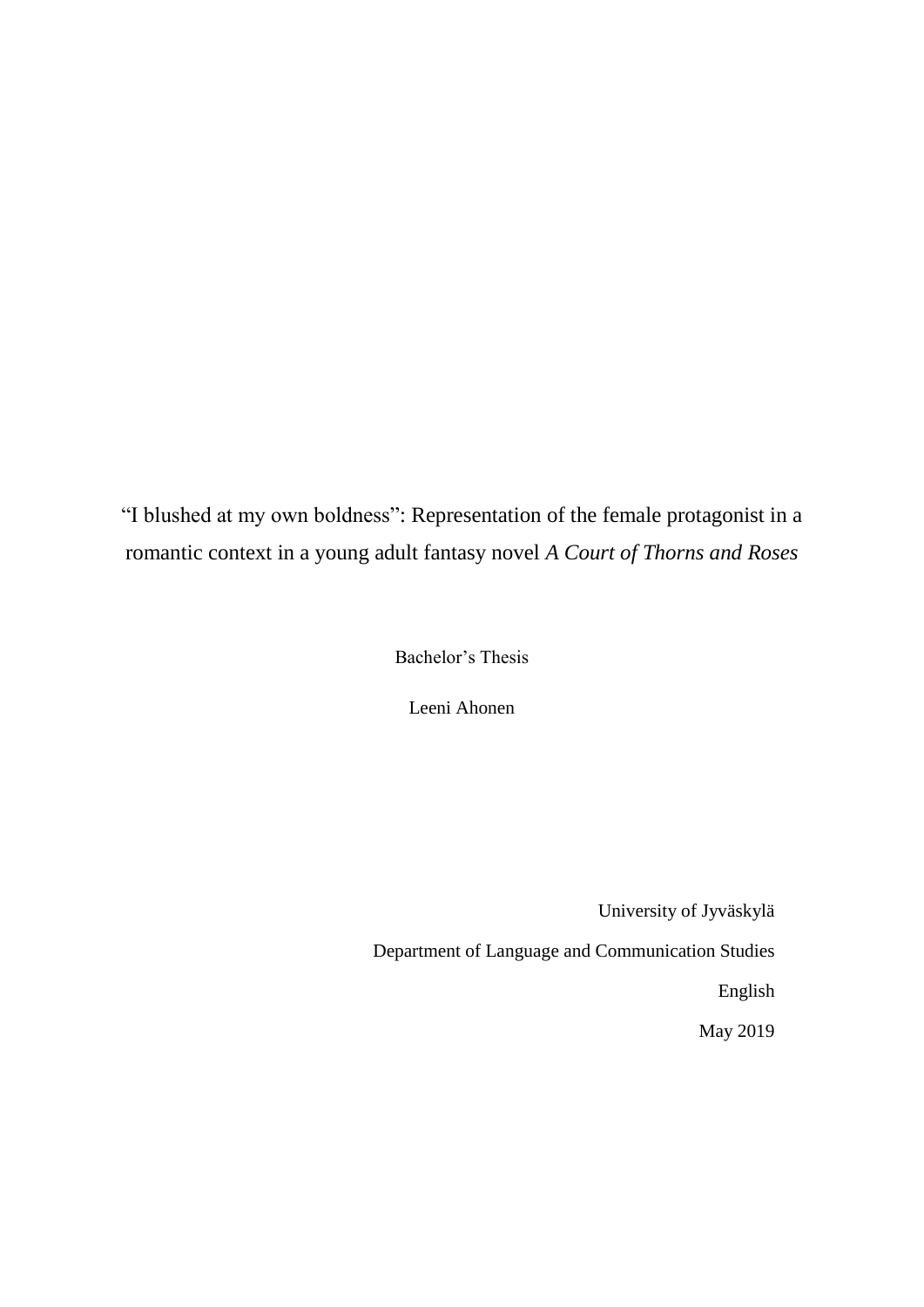# JYVÄSKYLÄN YLIOPISTO

| Tiedekunta - Faculty<br>HUMANISTINEN TIEDEKUNTA                                                                                                                                   | Laitos - Department<br>KIELI- JA VIESTINTÄTIETEIDEN LAITOS |  |  |  |
|-----------------------------------------------------------------------------------------------------------------------------------------------------------------------------------|------------------------------------------------------------|--|--|--|
| Tekijä – Author<br>Leeni Ahonen                                                                                                                                                   |                                                            |  |  |  |
| Työn nimi - Title<br>"I blushed at my own boldness": Representation of the female protagonist in a romantic context<br>in a young adult fantasy novel A Court of Thorns and Roses |                                                            |  |  |  |
| Oppiaine - Subject<br>Englanti                                                                                                                                                    | Työn laji - Level<br>Kandidaatintutkielma                  |  |  |  |
| Aika – Month and year<br>Toukokuu 2019                                                                                                                                            | Sivumäärä – Number of pages<br>27 sivua                    |  |  |  |
| Tiivistelmä – Abstract<br>Nuorten aikuisten kirjallisuus, usein young adult -kirjallisuus, on suosittua myös aikuisten parissa, mutta                                             |                                                            |  |  |  |
| ennen kaikkea sen tulisi tarjota nuorille mahdollisuuksia samaistua. Nuortenkirjojen romanssit kertovat                                                                           |                                                            |  |  |  |
| nuorille rakkaudesta ja seksistä sen, mitä vanhemmat ja oppikirjat eivät. Jos sukupuolen ja                                                                                       |                                                            |  |  |  |
| seksuaalisuuden kuvaukset ovat yksipuolisia tai ongelmallisia, ne voivat vaikuttaa nuoriin lukijoihinsa                                                                           |                                                            |  |  |  |
| negatiivisesti. Koska naiset lukevat enemmän etenkin romanttista kirjallisuutta, nuortenkirjojen                                                                                  |                                                            |  |  |  |
| vajavaisesta naiskuvasta ja ongelmallisista romansseista kärsivät tytöt.                                                                                                          |                                                            |  |  |  |
| Tutkimus keskittyy selvittämään, miten romanttisen nuorille suunnatun fantasiakirjan A Court of Thorns                                                                            |                                                            |  |  |  |
| and Roses naispuolista päähenkilöä representoidaan. Tutkimuksessa tutkitaan naispäähenkilön hahmoa                                                                                |                                                            |  |  |  |
| ja narratiiveja, sekä kirjan keskeistä heteroromanttista suhdetta. Suhteen analyysin lisäksi tutkimuksessa                                                                        |                                                            |  |  |  |
| tarkastellaan verbien mentaalisten ja materiaalisten prosessityyppien sukupuolijakaumaa.                                                                                          |                                                            |  |  |  |
| Analyysimetodina on kriittinen diskurssianalyysi ja feministinen kriittinen diskurssianalyysi.                                                                                    |                                                            |  |  |  |
| Tutkimuksessa todettiin, että naispäähenkilön representaatiossa on vaikutteita aikuisten                                                                                          |                                                            |  |  |  |
| rakkausromaanien naishahmoista, mutta myös nykyaikaisten young adult -sankarittarien piirteitä.                                                                                   |                                                            |  |  |  |
| Päähenkilöiden välinen romanttinen suhde ei ole tasapuolinen. Tätä olisi voinut korjata naiskuvan                                                                                 |                                                            |  |  |  |
| laajentaminen, sillä se on teoksessa hyvin yksipuolinen.                                                                                                                          |                                                            |  |  |  |
| Asiasanat – Keywords critical discourse analysis, gender representation, young adult literature,<br>romance literature                                                            |                                                            |  |  |  |

Säilytyspaikka – Depository

Muita tietoja – Additional information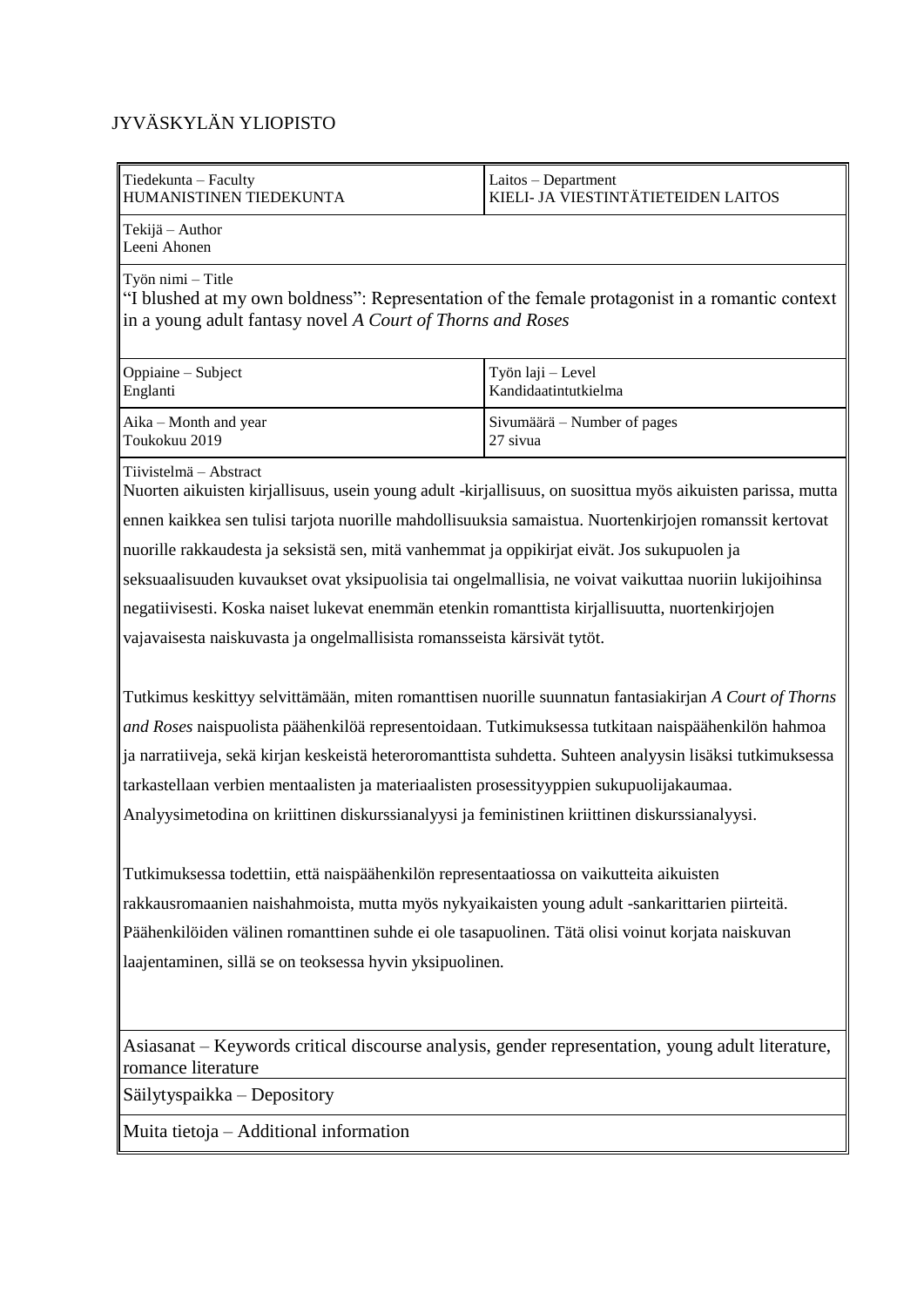# Contents

| "I blushed at my own boldness": Representation of the female protagonist in a romantic |  |
|----------------------------------------------------------------------------------------|--|
|                                                                                        |  |
|                                                                                        |  |
|                                                                                        |  |
|                                                                                        |  |
|                                                                                        |  |
|                                                                                        |  |
|                                                                                        |  |
|                                                                                        |  |
|                                                                                        |  |
|                                                                                        |  |
|                                                                                        |  |
|                                                                                        |  |
|                                                                                        |  |
|                                                                                        |  |
|                                                                                        |  |
|                                                                                        |  |
|                                                                                        |  |
|                                                                                        |  |
|                                                                                        |  |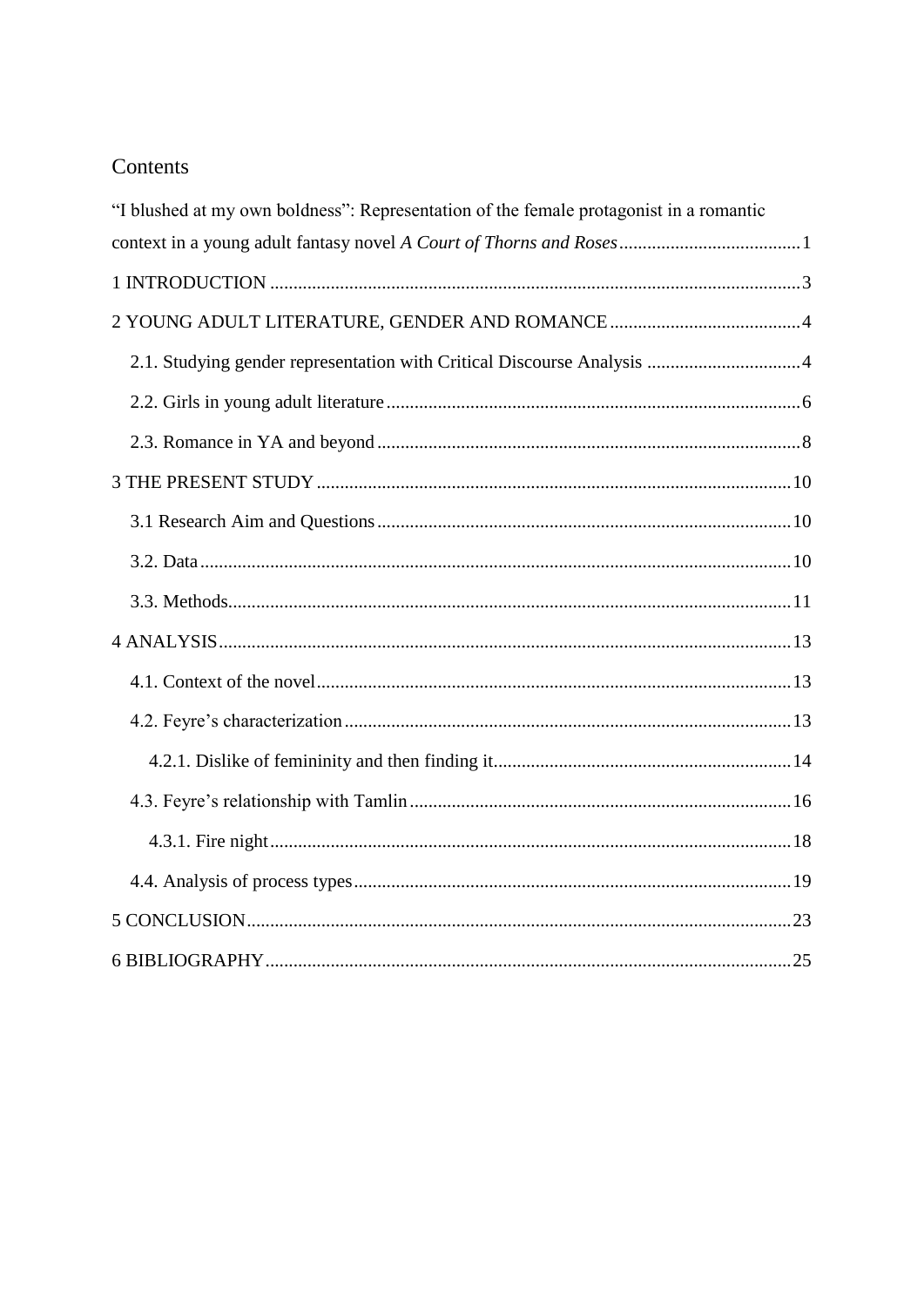# <span id="page-3-0"></span>1 INTRODUCTION

Young adult literature, often abbreviated as YA, is a global phenomenon. Books mainly targeted at teens from ages 12 to 18 are widely read by both teens and adults, and with highly successful movie adaptations such as *The Hunger Games* and *The Fault in Our Stars* they are more popular than ever. However, even with a large part of its readers being adults, the books are primarily written for teenagers.

With a new wave of stories aimed at younger people, often most likely inspired and influenced by the third and fourth waves of feminism, female characters are in the spotlight. Even though technically not YA, J.K. Rowling's *Harry Potter and the Philosopher's Stone* introduced Hermione Granger as Harry's sidekick in the late 1990s. In 2008, Suzanne Collins released *The Hunger Games* with the tough and smart female lead Katniss Everdeen, who becomes quite a rebellious character throughout the series. Female characters are no longer required to play the role of a damsel in distress.

However, physically strong or intellectual female characters do not necessarily make a story feminist. Toughness is often paired with submissive and jealous character traits and other stereotypically feminine ideas of gender (Garcia 2013:77). When combined with love triangles or dominating or even abusive relationships, the results can be problematic.

Many popular young adult books contain romance, whereas pure romance novels are often seen as aimed at an older demographic. It needs to be noted that romance readers are increasingly younger, but in 2015, the average age was 42 (Nielsen 2015). Therefore, it is possible to assume that young adult novels offer the same kinds of experiences but more appropriate for younger readers and, of course, with more relatable characters.

*A Court of Thorns and Roses* by Sarah J. Maas is a young adult fantasy novel that deals heavily with romance. The basic premise is that Feyre, a human girl, is kidnapped by a male fairy Tamlin because Feyre accidentally killed another fairy that was disguised as a wolf. Feyre essentially follows the legacy of previous "strong female characters" yet manages to also play the role of a romance book heroine. The depiction and representation of a female protagonist in a book written by a woman primarily for women is at the center of this study.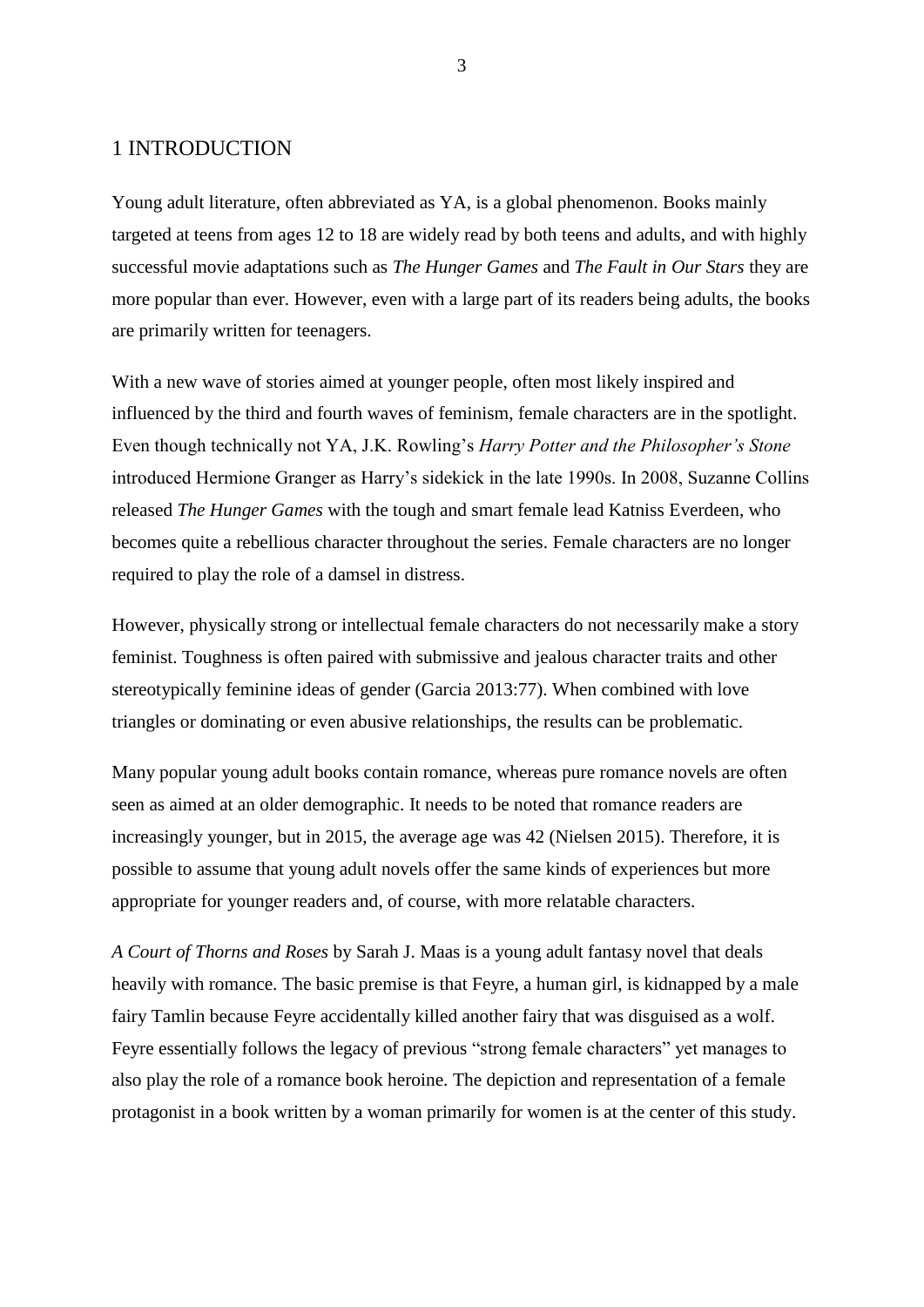# <span id="page-4-0"></span>2 YOUNG ADULT LITERATURE, GENDER AND ROMANCE

In this chapter, I will introduce the theoretical framework for the current study. First, I will briefly introduce my analytical framework, critical discourse analysis (CDA), briefly branching into feminist critical discourse analysis. Representation will also be defined and discussed. In the second section, I will discuss female characters in young adult literature, and some research related to the topic. Lastly, as the novel in the center of the analysis is heavily romantic fantasy, I will very briefly discuss heteroromantic romance in young adult literature, as well as some notions regarding romantic fiction in general.

#### <span id="page-4-1"></span>2.1. Studying gender representation with Critical Discourse Analysis

Before going further into the study of girls and women in fictional settings, especially in the context of young adult literature, an explanation of the main analytical framework is needed. My analysis of the book utilizes methods of critical discourse analysis. Discourse analysis as a whole studies how language is used to create meanings and is focused on description of language use. Language is always social and affects the world as the world affects discourse (Pietikäinen 2009). What critical discourse analysis adds to it, is the notion of critique. It can be understood in different ways, but there tends to be a clear ideological purpose behind CDA. The approach proceeds further than merely describing language use, often attempting to make a change in the subject of critique. A special interest in power, dominance and hierarchy is characteristic to CDA. In its simplest form, CDA is used in the study of social inequality expressed or validated by instances of language use (Wodak 2001).

Rather than a complete theory, Critical Discourse Analysis is more like a common perspective, since it can be applied multiple ways and to various topics. There is no one complete toolset that can be applied to all material, but rather general ideas and questions relating to, for example, the context of the text and close inspection of the contents, especially what is not included. Various methods from other fields are used as well (Wodak 2001). One of the areas CDA is often used in the analysis of is representation, such as in the case of this study.

Representation, in its simplest form, means literal representation, presenting an image of a particular gender, race, or minority. Representations help renew, create and produce views of gender. As representations are created by an author of some kind, they cannot be an entirely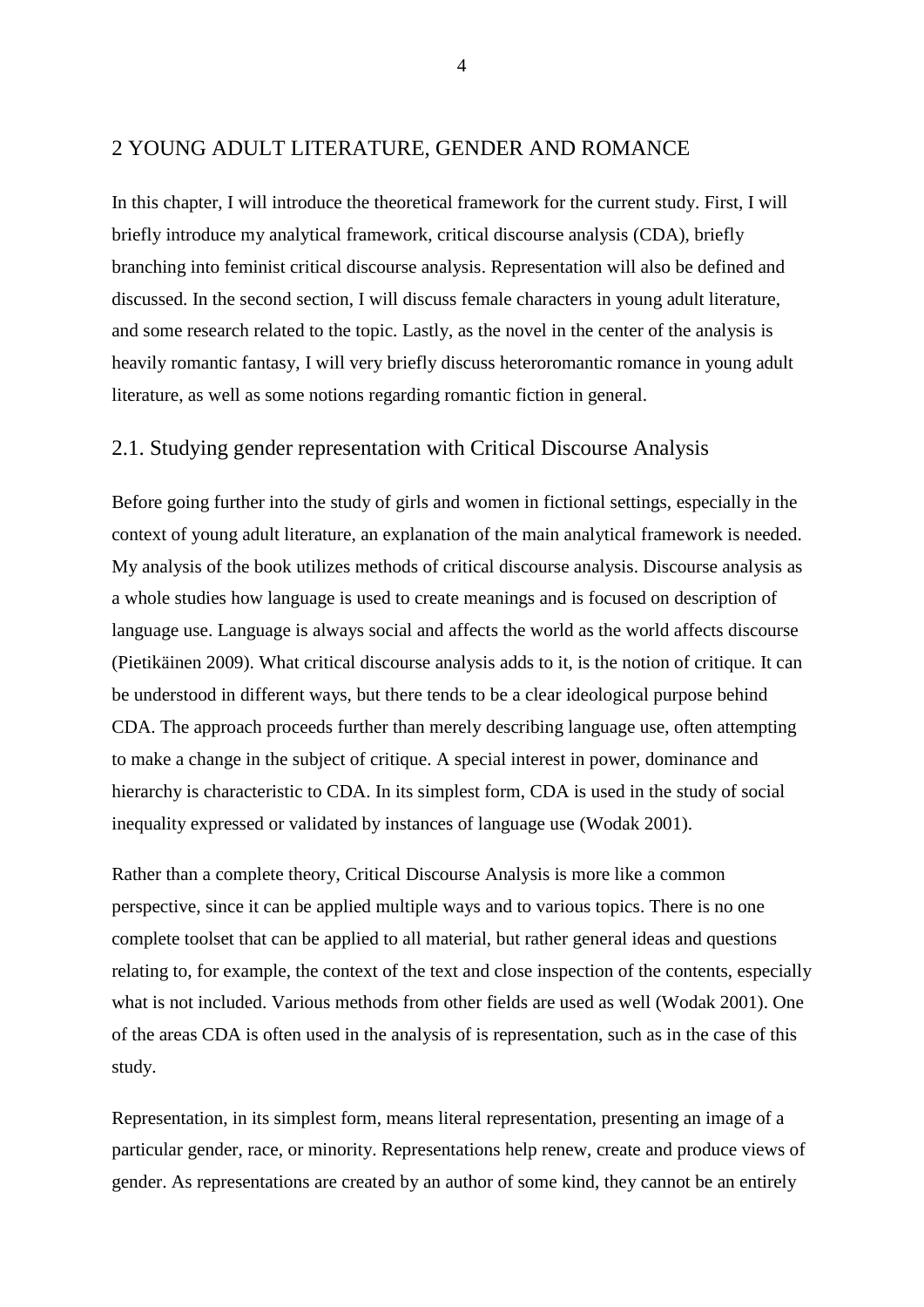truthful image of reality (Paasonen 2012: 39-48). Contrary to popular opinion, representations create their own versions of reality, rather than simply reflecting the truth. These versions are born of different choices that always depend on the goals the creator intends to meet, and of course, the identity of the creator. In studying representation, then, the focus is on these choices: What is seen as important and what is not, what is said directly and what indirectly, what is included at all, and perhaps most importantly, what is left out (Fairclough 1995). All of these questions and their answers stem from ideology, and when it comes to ideology, the unsaid is often the default. In other words, both producers and consumers of these representations are often unaware of their implicit beliefs. Thus, CDA is used in attempt to see these unsaid parts of texts as well (Fairclough 1995).

As gender representation is the topic of my study, I have also taken some inspiration from the more specific field of feminist critical discourse analysis. Feminist CDA combines the basic idea of CDA and feminist scholarship into one approach. With the explicit feminist stance, a critical feminist view of genders and their roles and relations is employed, as well as the intent to change them (Lazar 2005:1-28). Although feminist CDA wants to affect the texts written, the researcher does not categorize representations as suitable or bad, but rather focuses on multiple ways of empowerment, at least when studying fiction (Tapionkaski 2007:5-6).

CDA tends to be used in analyzing pieces of news and other non-fictional items. While critical discourse analysis is commonly used in the study of gender representation, it is generally not the approach utilized in studying literature. As Tapionkaski (2007) points out, not everybody approves of studying literature with linguistic tools. However, she is also surprised that CDA is traditionally not interested in fiction, more specifically, children's literature, seeing as it should be a great tool in analysing what is essentially "an institutionally constrained form of socialization". While young adult literature is not aimed at readers quite so young, this remains a relevant argument for analysing all kinds of texts with CDA.

Tapionkaski's 2007 paper on using feminist CDA combined with narrative theory in studying children's fantasy fiction, an unusual combination, is a major influence for this thesis, although the subject in this case is young adult literature. She states that different researchers have seen gender representation in fantasy either as very conservative and stereotypical, or as a possibility for playing with the conventions. Tapionkaski (2007:3) also argues that although

5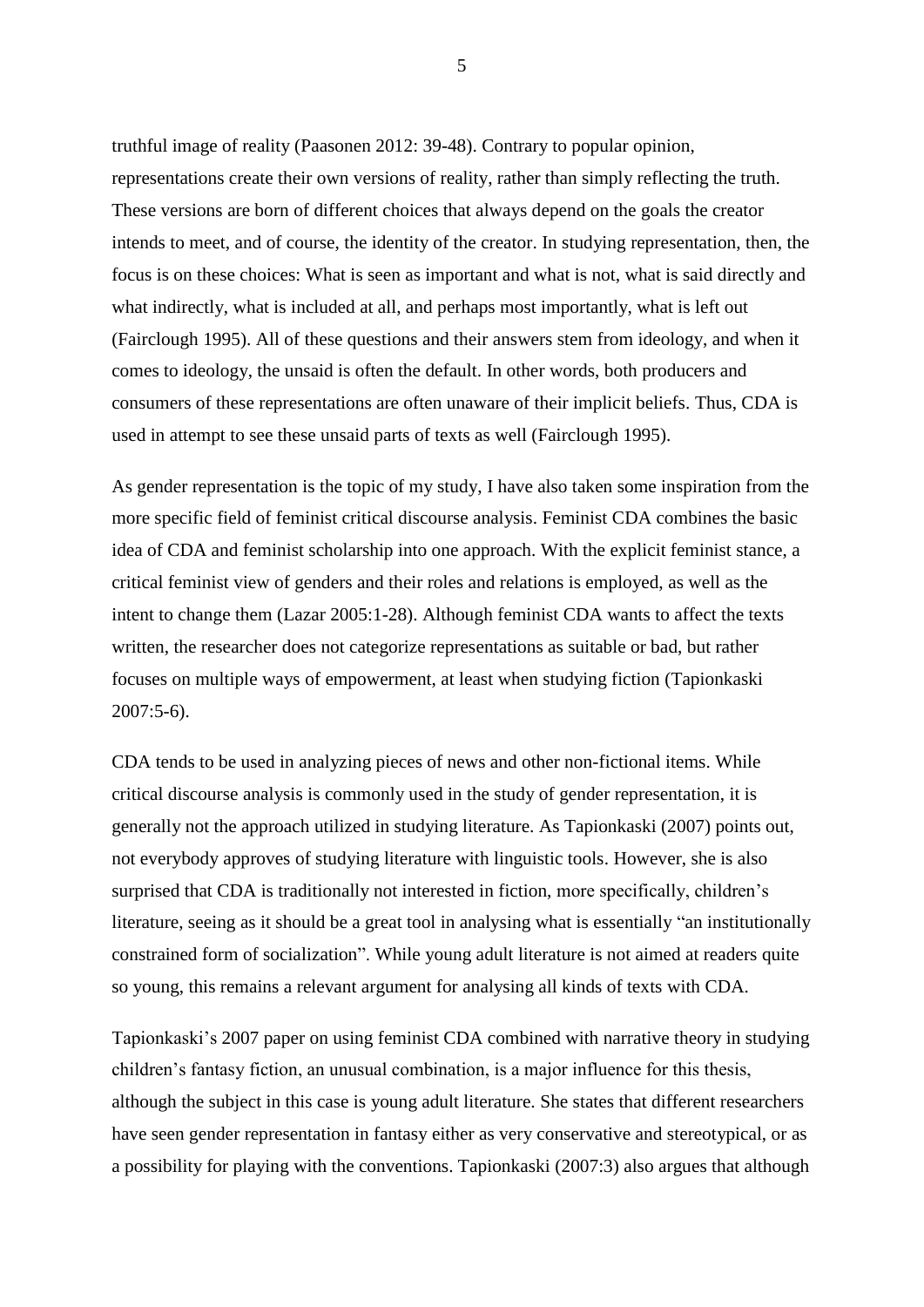fiction may be an unusual subject for CDA, there is no reason feminist CDA could not be used, as identities are constructed in this specialized instance of language use. Lastly, Tapionkaski reminds that one should not only pay attention to the language, but also think about the content.

#### <span id="page-6-0"></span>2.2. Girls in young adult literature

Female characters in general tend to be quite extensively researched. Therefore, it is not surprising that studying gender in young adult literature is hardly a new area of study. One example of a middle grade or young adult book series often studied for its gender representation is the Harry Potter series by J.K. Rowling. One of the main characters, Hermione, is a hardworking and good student, but perhaps her character is also a little too close to a questionable stereotype of an academic high achiever girl. Even though the girls of Hogwarts are magical and powerful in their own right, the books have been criticized for their very different depictions of boys and girls. Mayes-Elma (2006:89), for example, mentions that when girls break the rules, they are punished more severely than boys. Mayes-Elma also argues that the books carry a questionable message about its female characters; ''girls should stand up for themselves, but only up to a point and certainly not at the expense of boys" (Mayes-Elma 2006: 118).

Books aimed at younger readers and their female characters have evolved quite a bit from the era of Harry Potter. Especially the trend of dystopian fiction brought readers female protagonists that had no choice but to be strong. A notable aspect of modern YA is pointed out by Garcia (2013:77) in his book focused on teaching literature that while the heroines of YA novels may be physically strong and even more intelligent than the male characters, they tend to be riddled with jealousy and other seemingly weak qualities. The problem is that while neither physical strength nor jealousy and other "feminine" personality traits are bad or should not be included, they are not currently utilized to reach their full potential, all the while ignoring the possibilities for generally positive "feminine" traits. As Tapionkaski (2007) states, multiple ways of empowerment are more ideal rather than producing one female stereotype repeatedly. This could mean, among many other examples, creating more caring and kind characters with physical strength.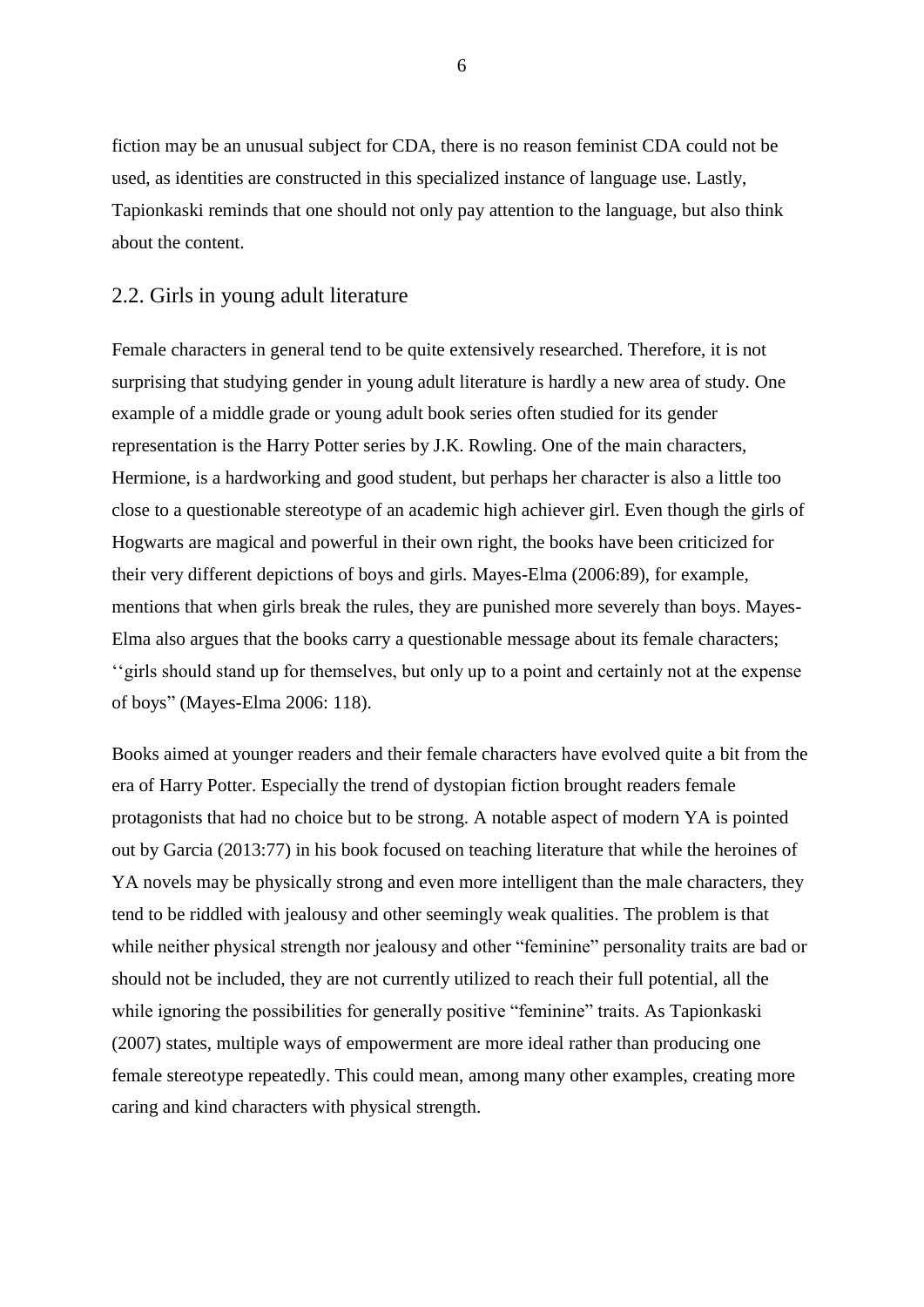These representations have the power to affect readers and their lives. Even if one does not read, movie adaptations carry the same representations, sometimes interpreted somewhat differently. Moreover, as no one has absolutely no connection to others at all, even someone who does not actively consume fiction can come into contact with someone else's worldview that has been affected by fiction.

It is commonly thought that fiction mirrors reality. Many readers in fact recognize the 'voices' of characters in their lives even in contexts where they are not reading (Alderson-Day 2017). It seems possible though, as not all cognitive processes are active, that there must be ways in which these characters influence readers even when one does not recognize it. People perceive the world through stories (Talbot 1995:5).

In the US, where *A Court of Thorns and Roses* was first published, women read more fiction than men (National Endowment for the Arts 2015). Then, it is not surprising that a large number of YA novels are primarily written and read by girls and women. In a study conducted on a book database and review site Goodreads, it appeared that readers prefer books written by an author of the same gender (Thelwall 2017). Thus, it is possible to come to the conclusion that male readers would not be as keen on reading romantic fiction by female authors as female readers. Then, as discussed previously, the effects of, for example, questionable gender representations would affect women more than men, because men are not consuming those stories in such numbers.

*A Court of Thorns and Roses* has not been extensively studied previously. For the sake of simplicity, I will from now on use the abbreviation *Acotar* when referring to the novel. Some previous studies of Sarah J. Maas' work include Hansson (2016), comparing *Acotar* to two other popular pieces of YA romantic fantasy literature, and Cuadrado (2016), drawing parallels between works by the medieval author Geoffrey Chaucer and those of Sarah J. Maas. Similarly to the previously mentioned notion of Garcia (2013), Hansson concludes her study stating that the works, *Acotar* included, may have female characters that are strong on the surface level, but often succumb to stereotypical gender roles and old conventions. One example is passivity in romantic contexts. However, the works cannot be deemed antifeminist either. Hansson connects the prevalent stereotypes to the texts being a product of a society where some believe that gender equality is already accomplished. Finally, they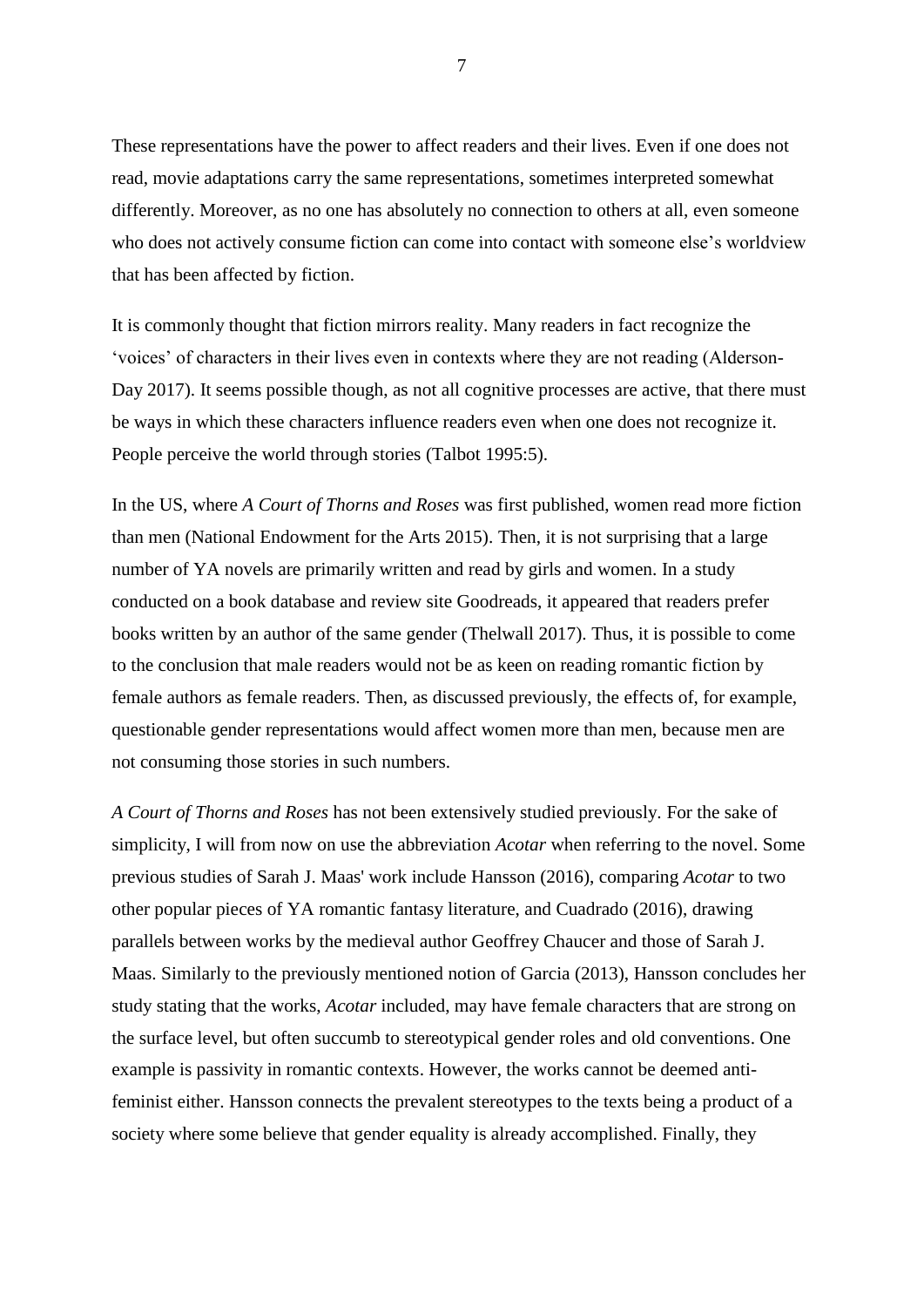conclude that strong protagonists are needed in the field where sexist and post-feminist ideas still exist (Hansson 2016).

Cuadrado (2016) examines the themes of forbidden love, 'insta-love' (love at first sight), and love triangles in their comparison between Chaucer and Maas, as well as comparing the modern and medieval women in the aforementioned authors' works. Cuadrado says that these elements are reused time and again even in the current era; in other words, the western world is still entertained by these stories and characters. Cuadrado concludes that while the stories may be entertaining, especially younger readers also need representations of healthier relationships.

Possibly the most important idea from these papers in the context of this study is that people have enjoyed perhaps problematic characters and relationships way before modern times, but that does not mean that one does not need "good" representations as well. One idea that often goes unnoticed is that the "traditionally feminine" is seen as somewhat worse than traditionally masculine, which is why I do not completely agree with Hansson. However, unbalanced romantic relationships and lack of independence are a major issue in *Acotar* and many other novels, and those issues I would like to address in this study.

# <span id="page-8-0"></span>2.3. Romance in YA and beyond

As problems in gender representation are often related to how one gender is portrayed in relation to another, romance is another terrain where critical analysis is needed. *A Court of Thorns and Roses* is a heavily romantic fantasy story because it places a love story in a more central position than the rest of the plot. Therefore, it is useful to take a brief look into gender in young adult romantic fiction. This section focuses solely on heteroromantic love, as Maas' fantasy world is completely heteronormative.

Neither the romance nor the plot in *A Court of Thorns and Roses* are in any way new. Supernatural love interests have been popular since Twilight, and there have been YA books about fairies both before and after Acotar, such as *The Darkest Part of the Forest* and *The Cruel Prince,* both by Holly Black. An element of royalty is also present, as Tamlin and other High Lords rule their courts. It has also been a popular part of YA for quite some time. In 2012, for example, *Cinder* by Marissa Meyer contains the trope of the female lead being secretly royalty, and *The Selection* by Kiera Cass includes a prince looking for a partner in a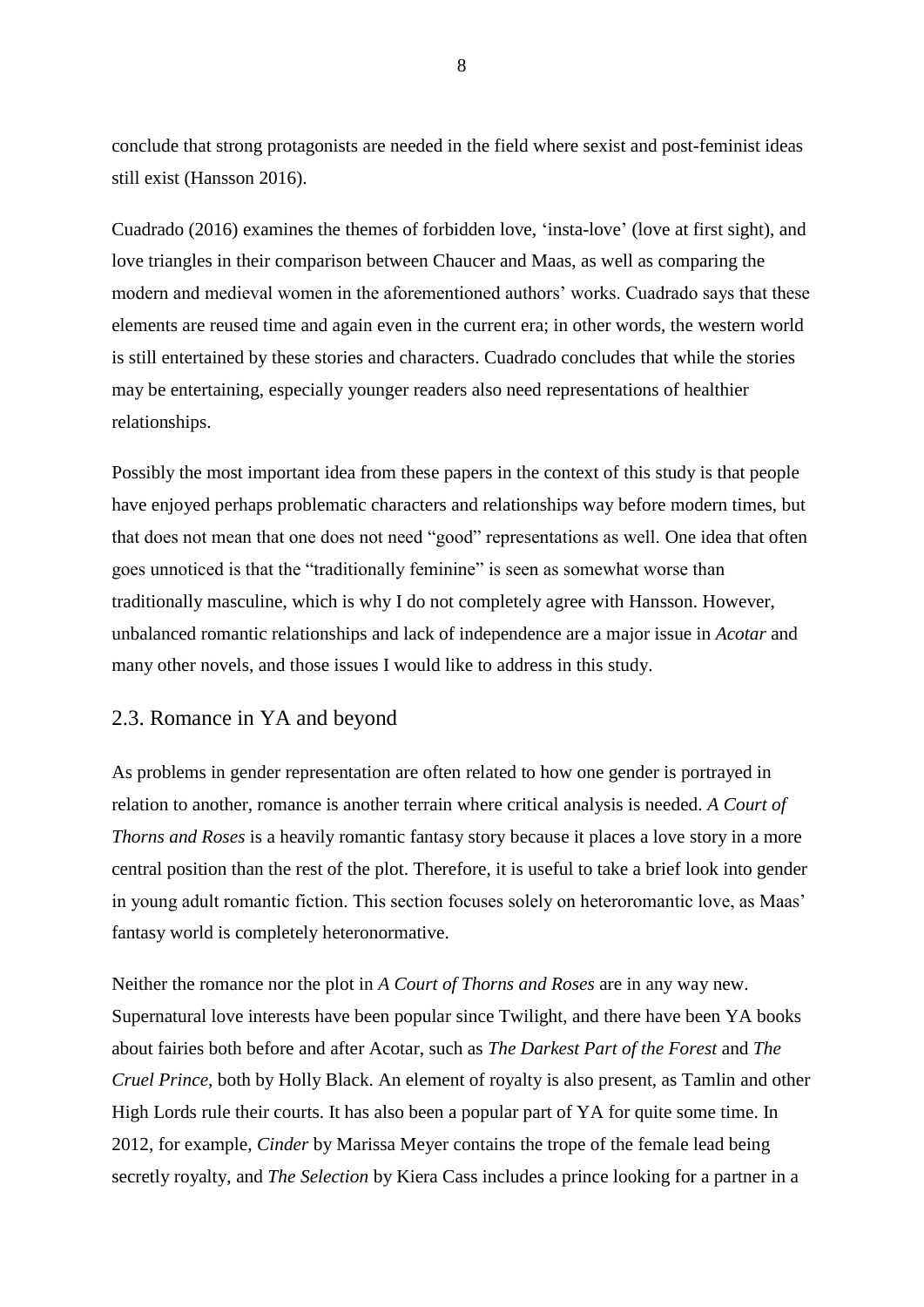dystopian version of the television show *The Bachelor*. As discussed earlier, the majority of young adult literature tends to be aimed at girls, or at least is read by more girls than boys. As girls are stereotypically thought to be interested in romance, it is not terribly surprising that many books aimed at them in fact include romance.

In a world where especially adolescent sexuality is still often an unsightly topic from which mostly possibilities of disease and pregnancy are covered, it is important to for a certain level of educational value to remain when covering sexuality in young adult novels. As well as being entertaining, young adult novels in fact act as important sources of depictions of love and romance for adolescent girls. They offer different models for relationships and also depict sexual activity in a way that offers information adolescents would not get elsewhere. Female protagonists of YA romance novels are, if not role models, then similar to a friend to the reader (Day 2013). All in all, I would argue that unbalanced power relations in these depictions could have the power to negatively affect young relationships. If books always depict over-possessive or even violent boyfriends, it could make some girls more accepting of such behavior. However, it is good to note that in romantic fiction overall, female characters have become less dependent (Talbot 1995:113).

According to Talbot (1995), romance novels offer what she calls participation in "ultimately successful heterosexuality". By this she means that the heroines of these novels get their way while being feminine. In romantic fiction it is the norm to include a happy ending. Talbot mentions a reader-response study by Radway, in which romance readers thought that a happy ending must be included in order for the novel to depict a romance and not just a love story. The story needs to develop slowly as well (Talbot 1995:75-116). Although these expectations may have somewhat shifted since, Mills & Boon still describes the kind of male and female character types they want in new manuscripts for their Modern Romance imprint as "a hero who will command and seduce" and "a woman strong enough to tame him" (How to write modern romance (n.d.)). Talbot also notes that romance novels are often focalized through the female main character and feature her struggling to control herself.

9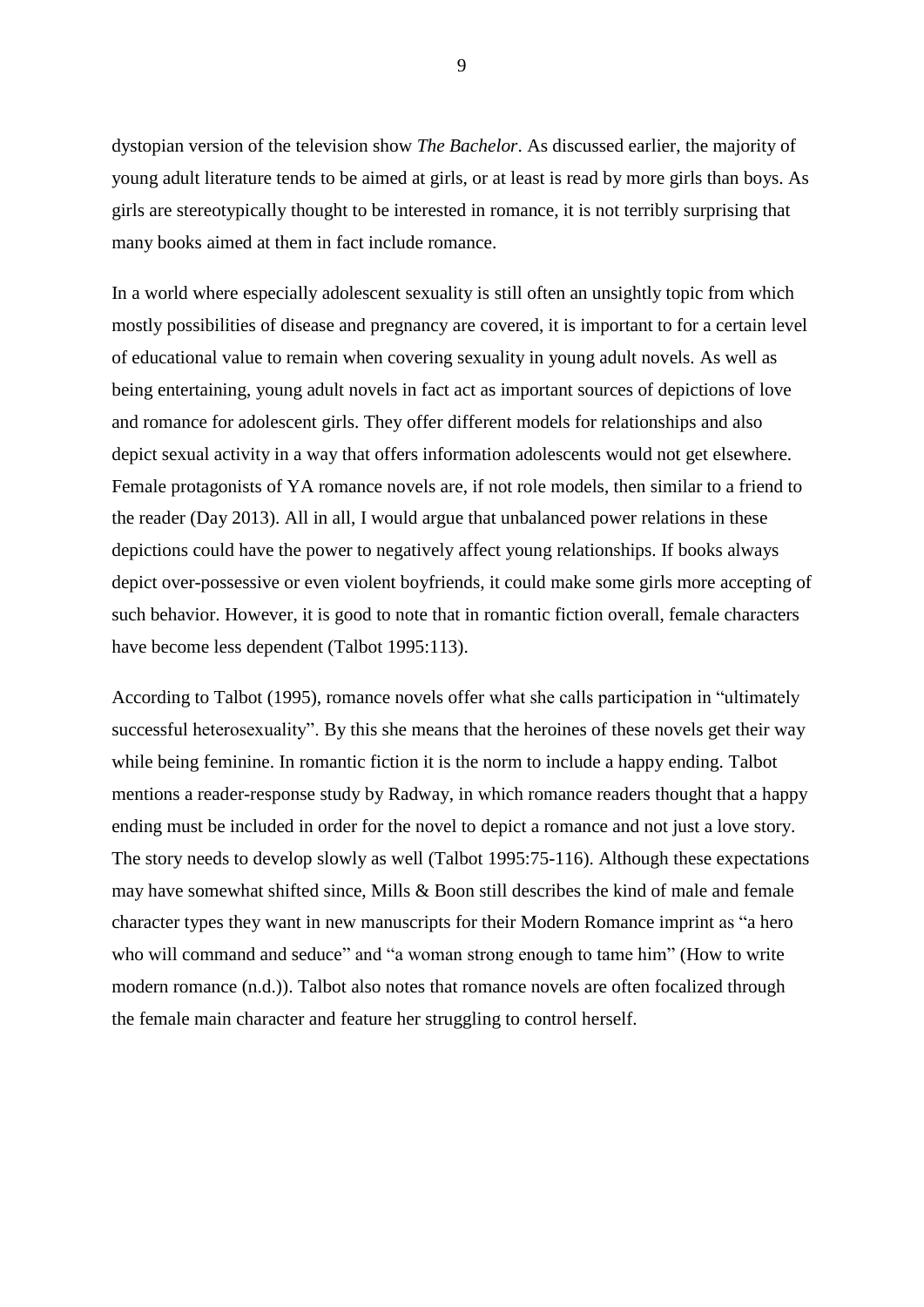## <span id="page-10-0"></span>3 THE PRESENT STUDY

#### <span id="page-10-1"></span>3.1 Research Aim and Questions

The aim of this study is to find out how women are represented in the young adult novel *A Court of Thorns and Roses*. In my study I will attempt to answer the following question:

- How is the female protagonist represented through the romance in a young adult novel *A Court of Thorns and Roses*?

As mentioned before, representations are never a completely accurate reflection of reality (Paasonen 2012: 39-48). Representations are formed by choices made by the author. The research question will be answered based on the female main character, especially in contrast to her male love interest in the story. I will briefly address other female characters in the novel in this section, as Feyre's positioning among other women and her attitude towards them is a significant part of Feyre's character. However, the limitations of this paper prevent me from looking into them further.

#### <span id="page-10-2"></span>3.2. Data

The data of my study consists of a relatively new but popular young adult fantasy novel *A Court of Thorns and Roses* by Sarah J. Maas. The novel acts as the beginning to a trilogy of the same name. The book is also often labeled as "new adult", but as the genre of new adult is not established enough, and even the publisher's website has placed the novel in the "Teens" section, I have chosen to remain with the popular young adult categorization.

I chose this particular novel because of its popularity and because of the author's decision to create a seemingly tough female lead for a very romantic fantasy novel. As noted previously, even if female leads in romantic fiction have become less dependent, the genre is hardly known for its strong representation of women. It also needs to be noted that it is not possible to choose a perfect representative of the genre of young adult fantasy novels. As the novel has, for example, been on the New York Times Best Seller list, it is safe to call it quite popular and possibly influential (New York Times 2015). The data was collected by reading through the book once completely and then by focusing on smaller sections, especially analysing chapters 25 and 27. By analyzing smaller sections as well, I was able to study the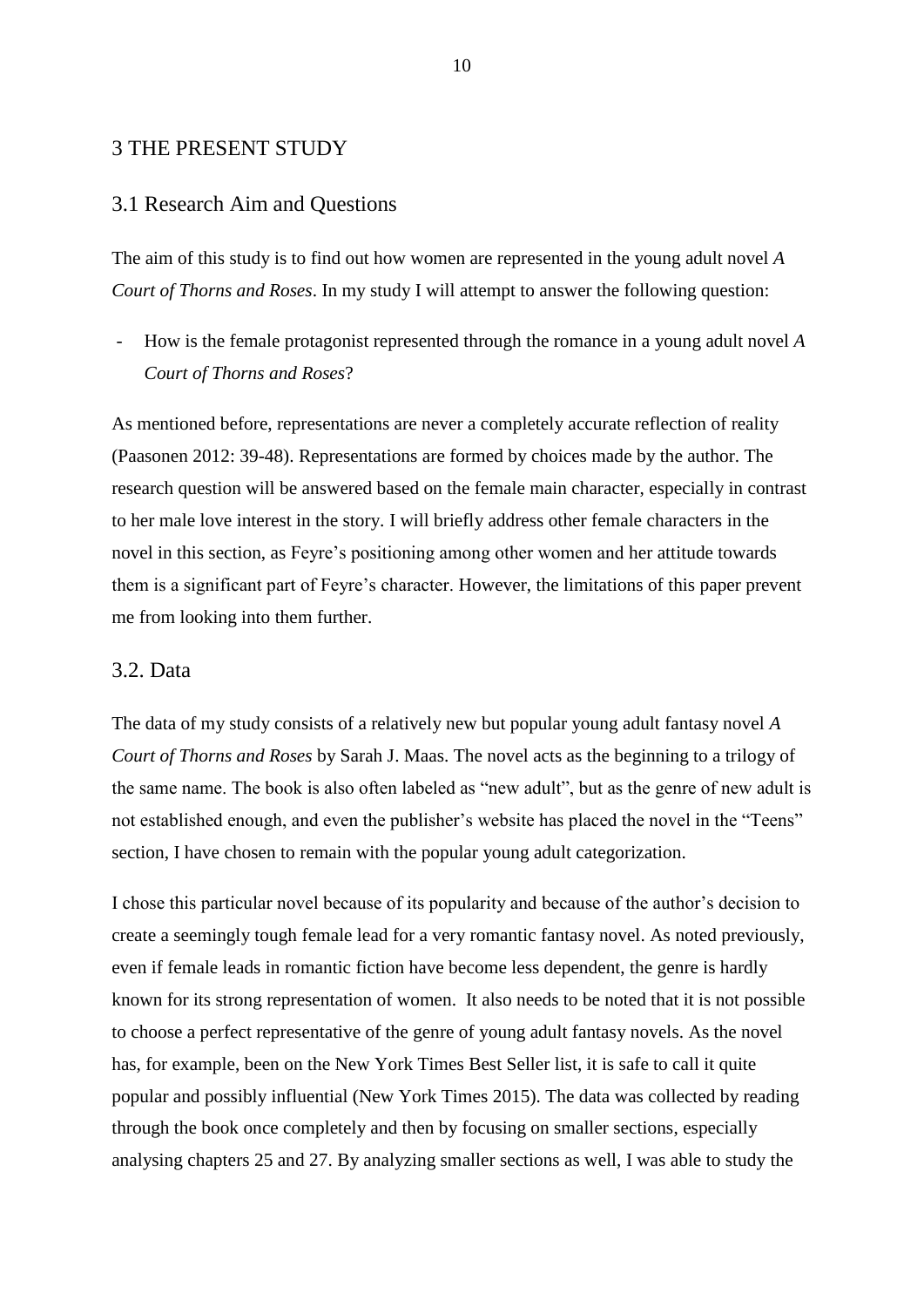novel on a more linguistic level alongside broad, more general analysis. Chapters 25 and 27 were chosen because the chapters are in the point in the story where their relationship is particularly in focus.

*A Court of Thorns and Roses* is an American novel published by Bloomsbury USA Childrens and was released in 2015. The novel tells the story of a 19-year-old human girl Feyre in a world where fairies exist but live separated from humans. Feyre hunts to keep her starving family fed, and one day she mistakenly kills a fairy disguised as a wolf. Another fairy, Tamlin, forces her to come live with him in the kingdom of the fairies. Once there, Feyre begrudgingly begins to develop feelings for Tamlin despite her deep hatred of the fae.

As the scope of this thesis is small, I have chosen to focus on the main female protagonist, and her relationship with the male protagonist. However, it needs to be noted that the number and significance of female characters in the novel is noticeably small. Whether this is because of the romantic nature of the book or because of Feyre's later discussed distaste of women and femininity, it is quite interesting. In *Acotar*, the most notable female characters are Feyre, her sisters and the female villain Amarantha. All the other female characters are either mothers, servants, or otherwise quite insignificant, with one exception being Claire who is a girl brutally tortured to death by Amarantha. Amarantha is also the most powerful woman in the book, and arguably the only woman that does not have to explicitly depend on anyone, as Feyre's sisters need Feyre for her hunting skills, the servants need Tamlin as an employer, and Claire obviously is not able to save herself and is killed. Out of these women, Feyre is somewhat friendly with one servant, but with most girls she dislikes or is jealous of. The lack of friends highlights Feyre's dedication to and dependence on Tamlin.

#### <span id="page-11-0"></span>3.3. Methods

I have chosen to analyze the novel using methods of Critical Discourse Analysis and Feminist Critical Discourse Analysis. As CDA does not have one constant set of questions for analysis, but a general framework, there are a variety of items I could have possibly looked at, but the major aspects that need to be kept in mind are the context and the choices of what is included and what is not. In writing a story, the author has the choice of what to include, and what to leave out. For example, if a story only contains a certain type of person, minorities have been left out, or if female characters are systemically depicted somehow differently than male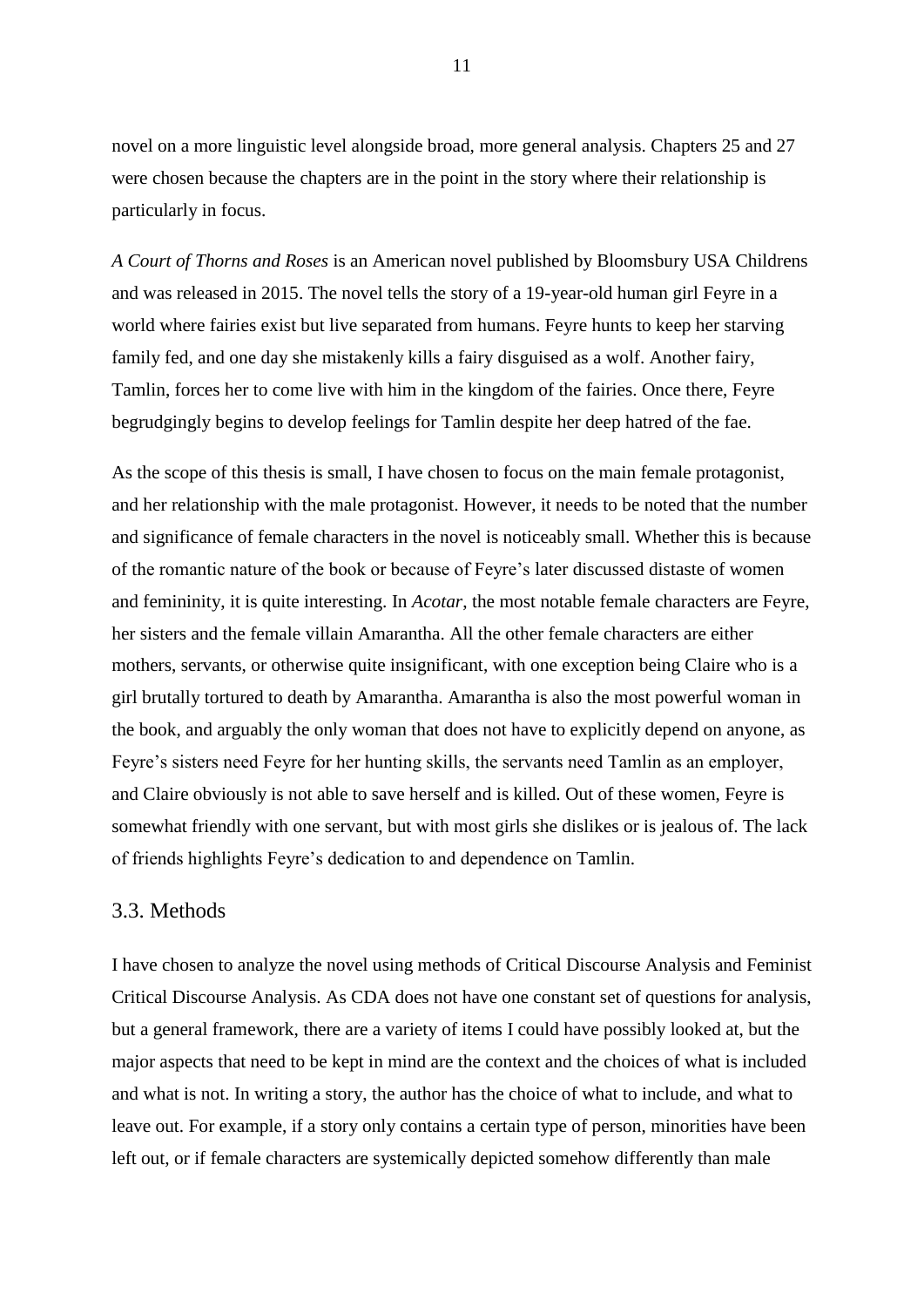characters, a choice has been made. Context means, for example, the tie and place of publishing, relationship with ideological movements, genre, audience, and so on (Tapionkaski 2007:9-10).

Tapionkaski's (2007) paper on applying feminist CDA to children's fantasy fiction is my major inspiration, alongside Talbot's (1995) book chapter introduced earlier. Tapionkaski states that feminist CDA should not be used in an attempt to point out good or bad gender representation but rather focus on "multiple possible gendered identities or gendered discourses in texts, and on the multiple possible ways of empowerment" (Tapionkaski 2007:5-6). In a more practical manner, I will briefly be looking at the context, as well as both the language and the content of the story. The focus will be on the characterization of Feyre and her romantic relationship. I will analyse two chapters and especially their usage of verb process types further.

A prominent feature of romance literature is intense focalization on the female lead and her struggle for self-control. These features can be seen when studying process types of verbs to which the characters or their parts are the subject. Women in romance literature tend to have more mental process types, and even their material processes are often used to refer to mental phenomena (Talbot 1995:82-84). These process types are derived from Halliday's systemic functional grammar. To summarize one idea from the theory, material process types change the flow of events somehow and mental processes involve senses or events happening inside one's mind that do not have an effect outside that mind (Halliday & Matthiessen 2013: 224- 259). Therefore, material process types are important because they allow the characters to affect their surroundings. More simply put, a character with mostly mental process types will spend a lot of time seeing, feeling, and being an object of more active characters.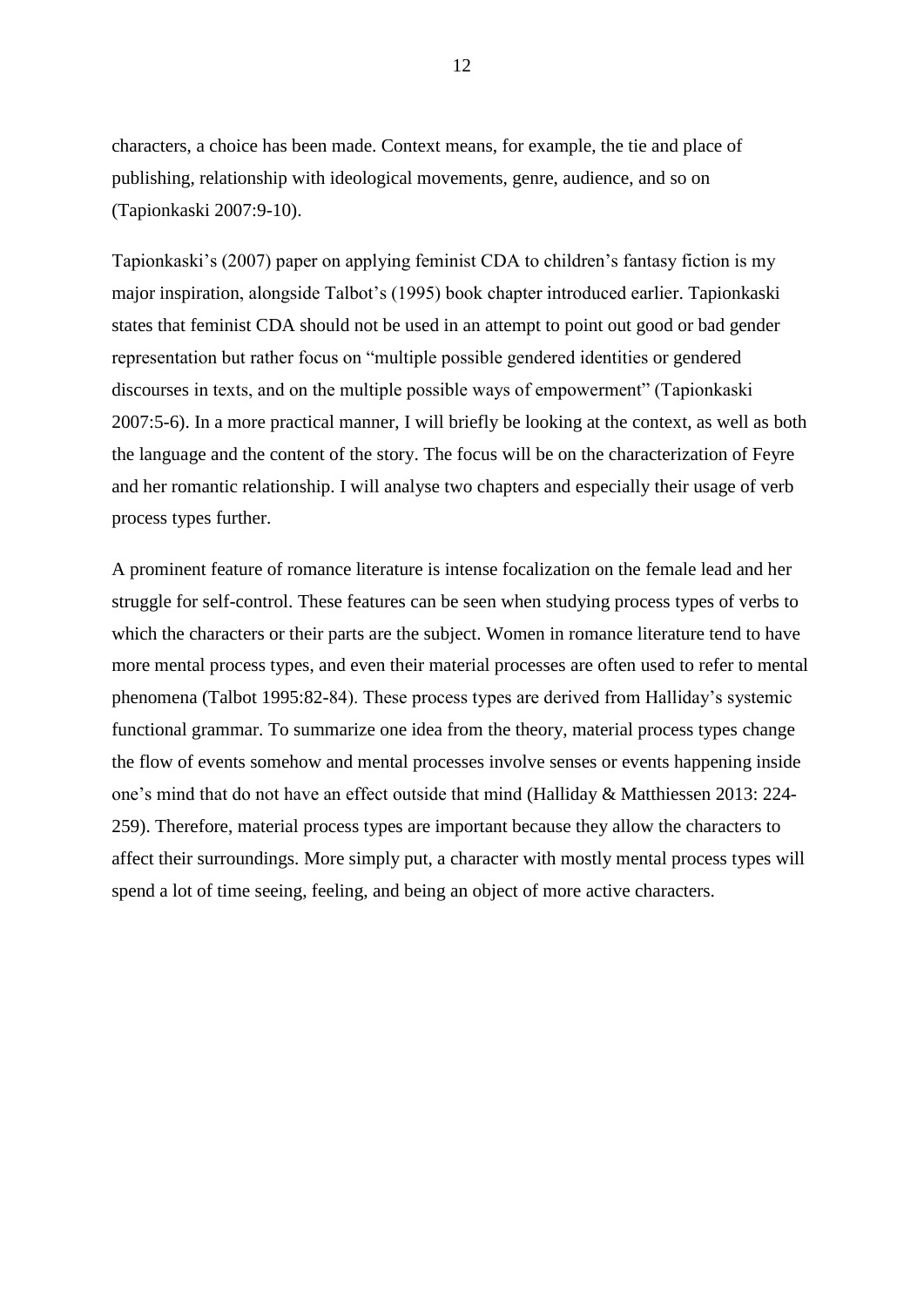## <span id="page-13-0"></span>4 ANALYSIS

I will present my analysis in four main sections. Firstly, I will very briefly explain the context, as it needs to be remembered during further analysis. Secondly, I will discuss Feyre's characterization and her narrative arc. Thirdly, I will move on to Feyre and Tamlin's relationship. Lastly, I will discuss verb transitivity in two chapters, relating both with Feyre's characterization and her romantic relationship.

# <span id="page-13-1"></span>4.1. Context of the novel

*Acotar* is a fairly modern novel. It has not been a subject of many studies, as with most YA novels or even novels that are not classics or literary fiction. The novel belongs in the genre or rather, demographic of young adult. Its focus is on romance and the setting is a fantasy world. Therefore, its genre is romantic fantasy. The book was published by Bloomsbury, which is not a big romance publisher. Despite that, the book has aspects borrowed from the romance genre, as I will be discussing later. As *Acotar* is modern work by a relatively young female author, it is possible that traces of fourth wave feminism could be seen in the novel. A major theme would then be empowerment of women, of course with an intersectional viewpoint.

Acotar is technically a retelling of the fairy tale Beauty and the Beast, which can mostly be seen in Tamlin's animalistic behaviour and the fact that he and his court are stuck with masks attached to their faces. The plot does not follow the original story for the most part, with the exception of Feyre being kept captive by Tamlin. Therefore, some of the more disturbing qualities of the plot are partially justified by this.

## <span id="page-13-2"></span>4.2. Feyre's characterization

Feyre is uneducated, poor, and used to an extremely rough life. In the beginning of the novel, Feyre is used to hunting for impoverished, previously wealthy, family because of a promise to her deceased mother. Her father cannot provide for his family due to his badly injured leg, and her sisters Feyre describes as being spoiled and not yet accustomed to their living standards. She, unlike her older sisters, never learned how to read, because the family lost their wealth before she was able to. Essentially, Feyre is the force carrying her family forward. She knows the woods are dangerous, yet she has no choice but to hunt. She loves to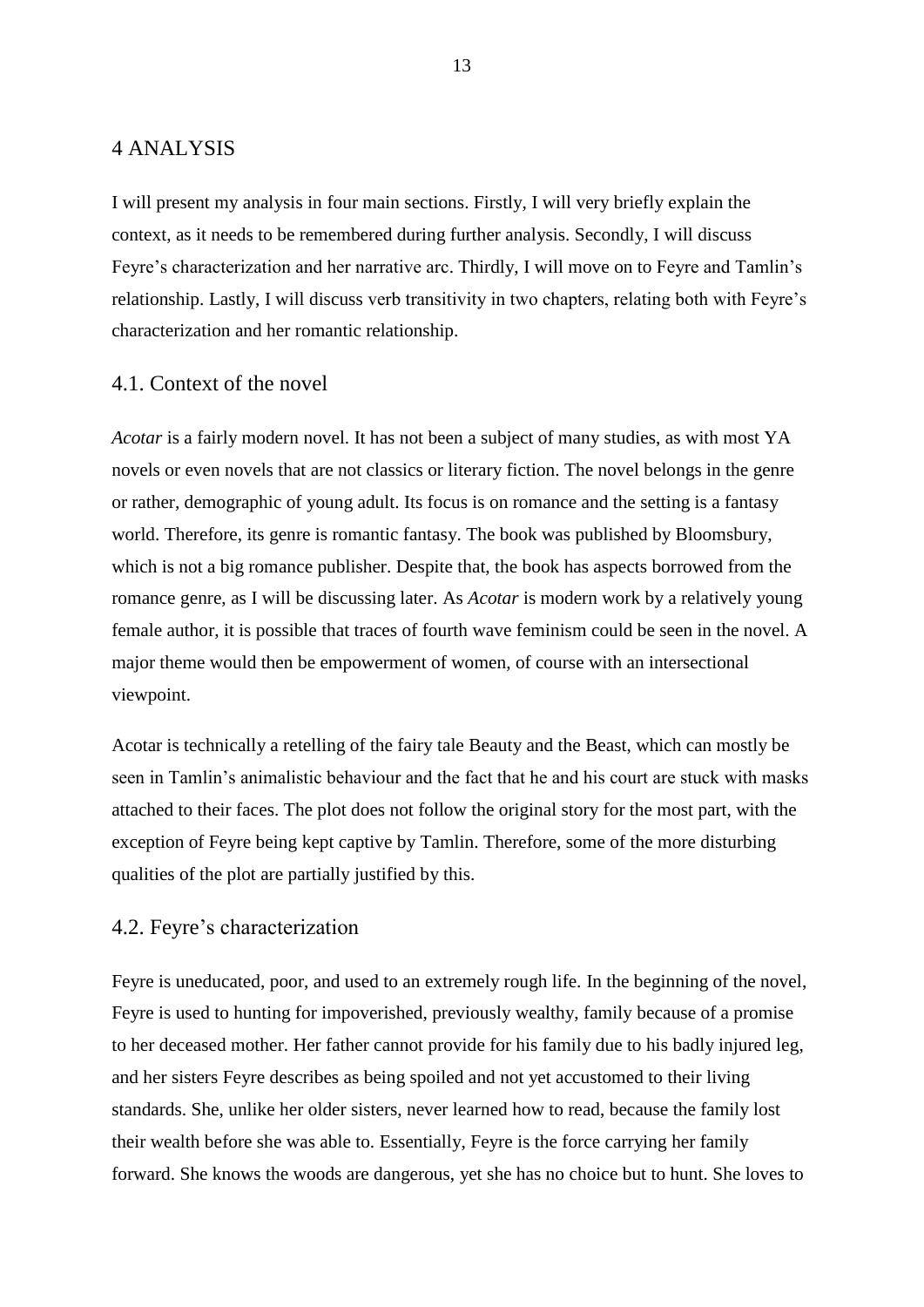Her main feature personality-wise is her stubbornness. Feyre often does what she is explicitly told not to do, which often leads her to trouble. She is aware of her own personality, especially in the later sections of the novel: "[Feyre is covered in] thorns. Prickly. Sour. Contrary. (p 245)" She is very jealous of Tamlin, as I will discuss later.

Feyre does not align with Talbot's (1995:82) description of a typical romance heroine completely, but she does have similar elements. According to Talbot, they are beautiful, young, lively, vulnerable on the inside, struggling for self-control and hope of marrying someone of higher status. Feyre initially has no interest in romance, nor does she think of herself as beautiful. However, she does occasionally struggle for self-control and is somewhat vulnerable at times. Later on, she is very invested in her relationship with Tamlin even to the point of risking her whole life in order to save Tamlin.

All in all, Feyre is represented as a woman who does what she must, but the characterization is simultaneously riddled with stereotypical character traits. Feyre is jealous, stubborn and seems to change her personality somewhat after meeting a love interest. As mentioned in the background section, female characters often resort to stereotypical gendered behavior even when they are strong on the surface. "Strong" seems to be a keyword for physical strength or other skills and stereotypically masculine, emotionless behavior. This mold is accompanied with jealousy, and other "weak" traits resulting from, for example, insecurity, which is very much true for Feyre as well.

The first piece of information regarding Feyre's outward appearance in the book highlights her simultaneous lack of interest in her looks and her family's insufficient wealth: "The snow crunched under my fraying boots. (p2)" This part of her character, and the evolution of her attitude toward femininity, is discussed in the next chapter.

# <span id="page-14-0"></span>4.2.1. Dislike of femininity and then finding it

Throughout the novel, Feyre actively dislikes femininity. Early in the book, Feyre states the following about her sisters: "They most likely were chattering about some young man or the ribbons they had spotted - - when they should have been chopping wood. (p 8)" From this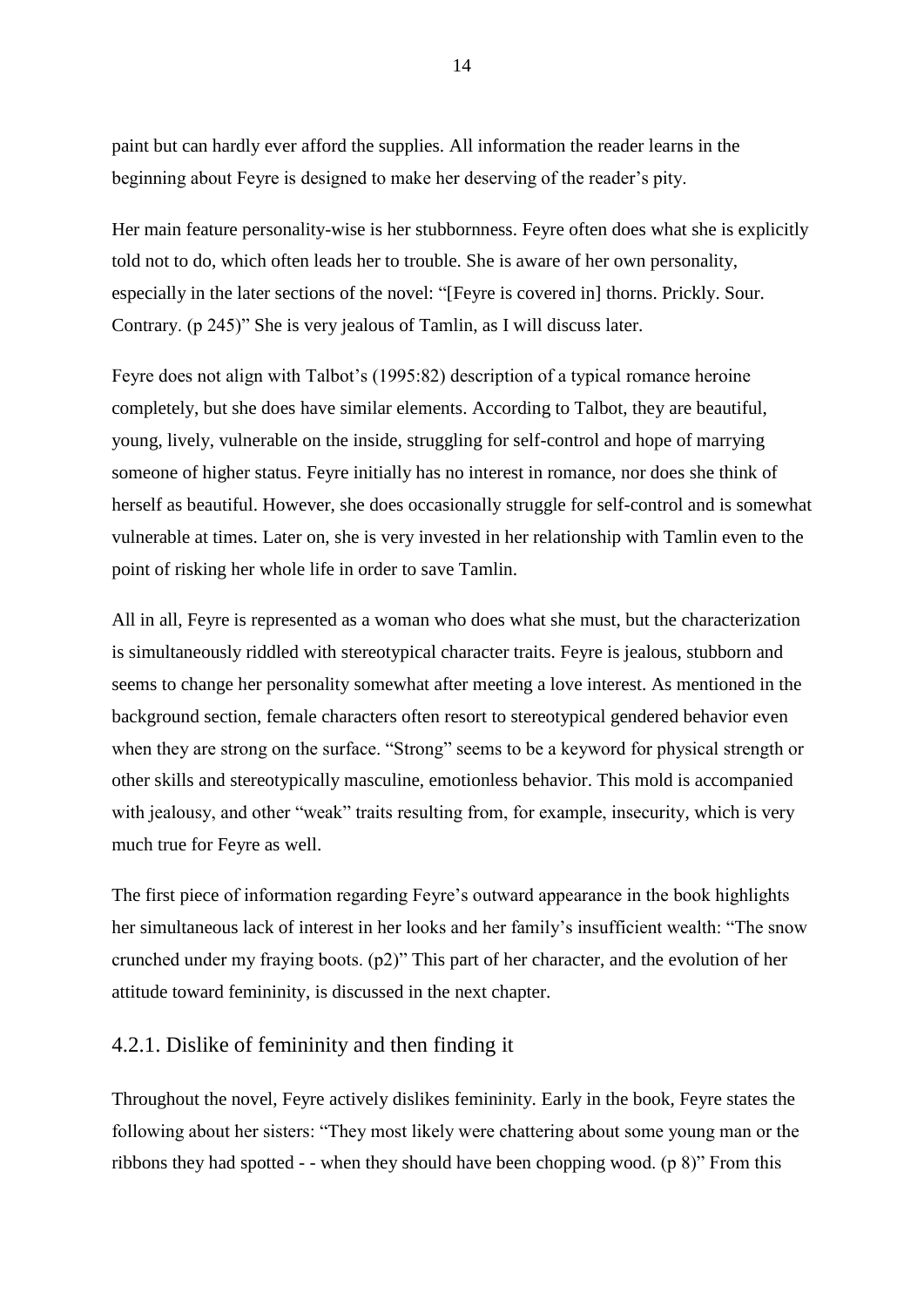statement and others like it one can presume that Feyre sees romance, taking care of one's appearance, and appreciating aesthetically appealing elements as unnecessary. She only has space for survival in her mind. However, she does like to paint, which brings me to question whether she innately dislikes beautiful things after all.

There is a questionable element of Feyre finding her inner femininity and for example, finally agreeing to wear a dress for Tamlin. This narrative of 'becoming pretty' for a man is uncomfortable, if not problematic. After a certain event leading Tamlin to harass and grope Feyre in a disturbing manner, Feyre decides to finally give in and wear a dress to "try it out, at least" (p 201). It clearly is a great effort to Feyre, as she is ready to go back and change before meeting Tamlin. After she is called beautiful by Tamlin, Feyre's thoughts are the following:

Though his bruise still marred my neck, I *had* looked pretty. Feminine. I wouldn't go so far as to call myself a beauty, but… I hadn't cringed. A few months here had done wonders for the awkward sharpness and angles of my face. And I dared say that some kind of light had crept into my eyes—*my* eyes, not my mother's eyes or Nesta's eyes. *Mine*. (p 202-203)

For her, it seems that there is a continuum from sharp and angled to pretty, and possibly to a beauty. Feyre's inner monologue suggests that the time she spent with Tamlin alongside sufficient nutrition made her prettier, and only then does she wear a dress. It seems unlikely that Feyre would ever choose to wear a dress for herself, thus, the purpose of the dress is to appeal to Tamlin. In the narrative, it seems to be suggested that a woman will choose to become feminine for a man eventually. I would not go as far as to say that the intentional message is that all women will and should do this, but I do find the implication problematic. The problem is that Feyre is framed as a strong woman that dislikes feminine clothes, and then she meets a man and suddenly comes to realize that she in fact does want to wear these clothes, at least for the man she likes, as if Tamlin cures her of her practicality and unfemininity. It is at least suggested that all women will do this, and a woman can never actually prefer to wear neutral or masculine attire. This is precisely where the stereotype of the strong female character and the romance heroine collide in an awkward manner.

Feyre is a white, abled seemingly heterosexual young woman who is not a racial minority in her community, but she is impoverished. Therefore, one could argue that Feyre's disapproval of feminine things could be explained and justified completely by her family's insufficient wealth. As there is little to no diversity in the world of the novel, I disagree. All characters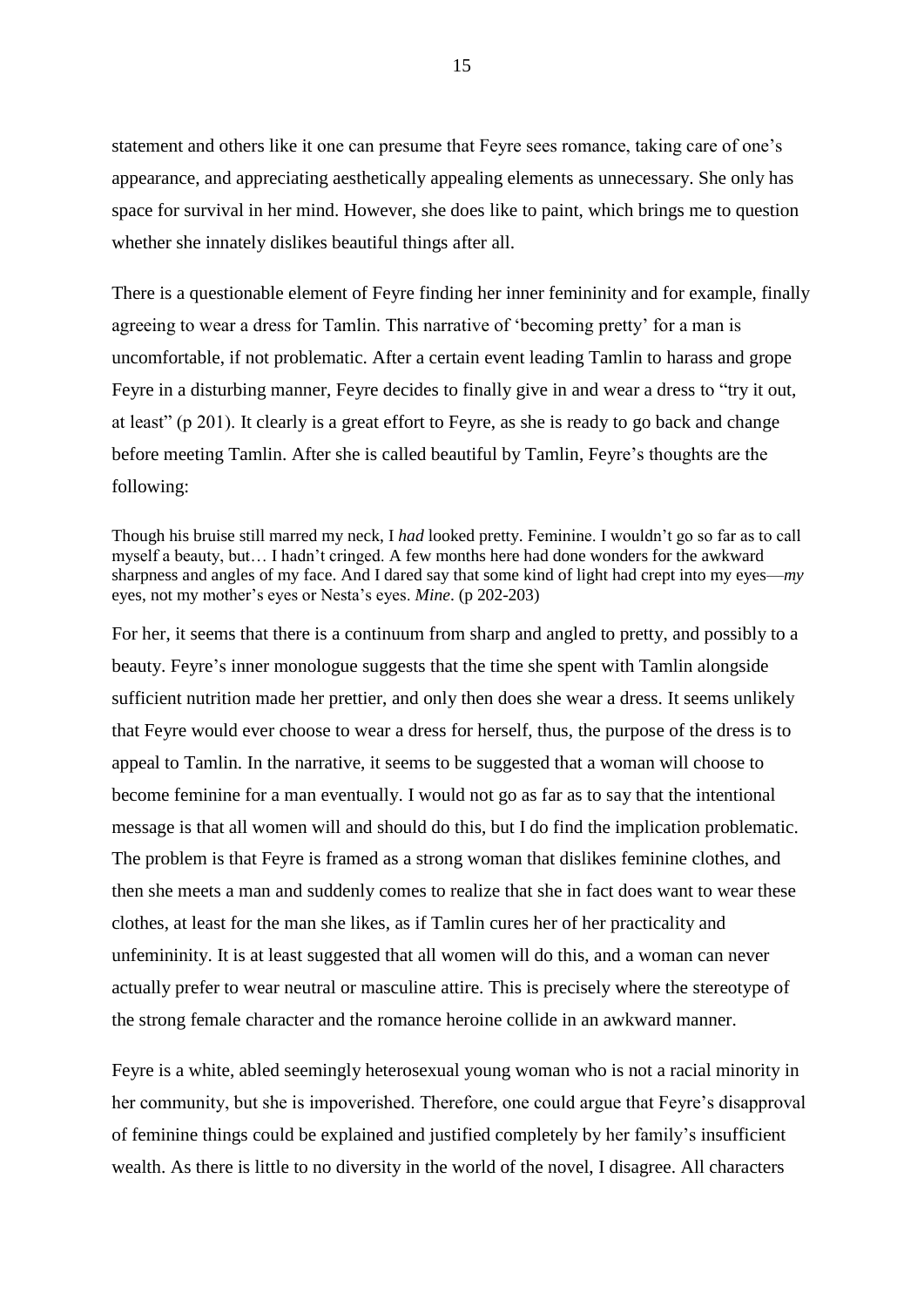seem to be white and there is no indication of anyone being anything other than heterosexual, it seems unlikely that the rough living conditions of Feyre's family are an intentional representation of poverty, but rather a device for telling the story.

# <span id="page-16-0"></span>4.3. Feyre's relationship with Tamlin

Tamlin is described as tall and handsome, but his face is covered by masquerade mask, which obviously is a nod to *Beauty and the Beast*. Feyre technically falls for his personality and not his face, but Tamlin's physique is reminiscent of male love interests in romantic literature and beyond. Tamlin is an authoritative figure due to his status as a high-lord. Personalitywise, he is quite serious and not very sociable. Essentially, he is tall, powerful, and popular because of his position.

To completely understand the power Tamlin holds over Feyre, it needs to be stated again that in the beginning of the novel, Tamlin essentially kidnaps Feyre. Even when Feyre no longer dislikes Tamlin, he has very much removed Feyre from her own home and placed her in a situation where she is a helpless human among fairies, some of them malicious. As Feyre is obviously no threat to some of the stronger fairies especially, it is clear that Feyre needs Tamlin to survive. Tamlin does not want or allow Feyre to do anything dangerous, and Feyre does not often have a chance to negotiate when Tamlin demands that she stay in her room, for example. There are only a few instances where Tamlin actually trusts Feyre to survive on her own.

It also needs to be noted that Feyre has few friends in her new home, and most of the men she meets at least flirt with her, if not outright attempt to assault her. It is all in all an unstable, if not even unsafe environment. As discussed earlier in the present study section, Feyre's only female friend is a servant. There is an element of Tamlin overly protecting Feyre and forbidding her from getting too close with anyone, but of course this is also because of the fact that some aspects of Prythian are legitimately dangerous for Feyre, even if Feyre is stubborn and often believes she can survive anything. Ultimately, Feyre is very dependent on Tamlin, which is common for romance, but in a fantasy novel where Tamlin quite literally kidnaps Feyre, the effect is even more problematic, and more akin to a case of Stockholm syndrome than legitimate romance.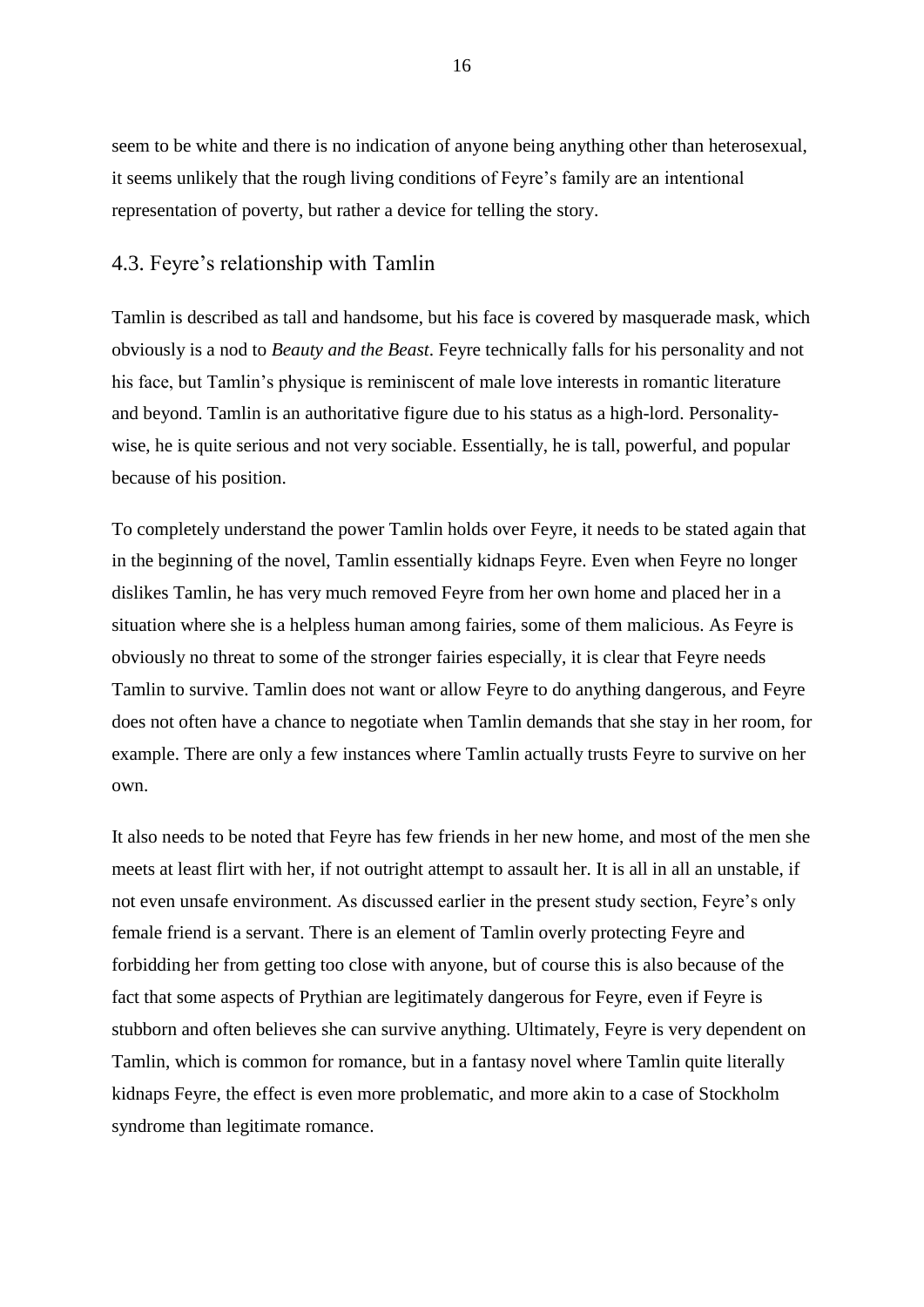Even though Feyre may be painted as a strong character on the surface, she is also depicted as believing in traditional gender stereotypes: "I sashayed over to him, my faerie lord, my protector and warrior, my friend, and danced before him. (226)" The fact that protector and warrior appear before friend on the list tell a lot about the novel's gender representation in general. This also relates to earlier discussion on Feyre's co-dependency. The same character who was hunting her own food in the woods is now content with needing a "protector". Feyre's earlier situation was in no way ideal, but the novel seems to carry the idea that "masculine" traits appear when the situation demands it, but they will leave when they are no longer needed, as though a female character could never provide for herself even in a romantic relationship.

Returning to what makes a good romance, Acotar follows the rule for a happy ending for the couple, even though the road to it is difficult. After Feyre and Tamlin formally begin their relationship, Tamlin and his power are taken by Amarantha and Feyre needs to save him and his lands by surviving through three extremely difficult trials. During the last trial, Feyre dies and is resurrected by Tamlin and the other High Lords. Amarantha is killed and Feyre and Tamlin get their happy end. So, technically, Acotar fits at least those standards for romance. Therefore, it is interesting to look at the two protagonists in the light of romance literature.

A recent Mills & Boon description of a suitable heroine emphasizes the fact that the heroine should be able to tame the hero. As Tamlin is described as a beast both figuratively and literally seeing as he can shapeshift into a wolf, he does need some taming occasionally. In a sense, one could almost argue that Feyre is also tamed by Tamlin, as she is the one becoming more feminine and submissive. Feyre is also increasingly jealous over Tamlin. He is constantly surrounded by other people and even the villain, Amarantha, wants him for herself. Aside from Amarantha and a certain ritual, there are not actually any women attempting to seduce Tamlin. Feyre seems to think otherwise: "I didn't let myself think too much about what I would do if Tamlin had a flock of beautiful faeries lining up for him. (p. 221)" There are few actual reasons for Feyre to feel jealousy outside her own insecurities, yet she hangs onto Tamlin with all her might. Next, there is a certain event in the book relating to Feyre's jealousy and the central relationship that I must discuss.

17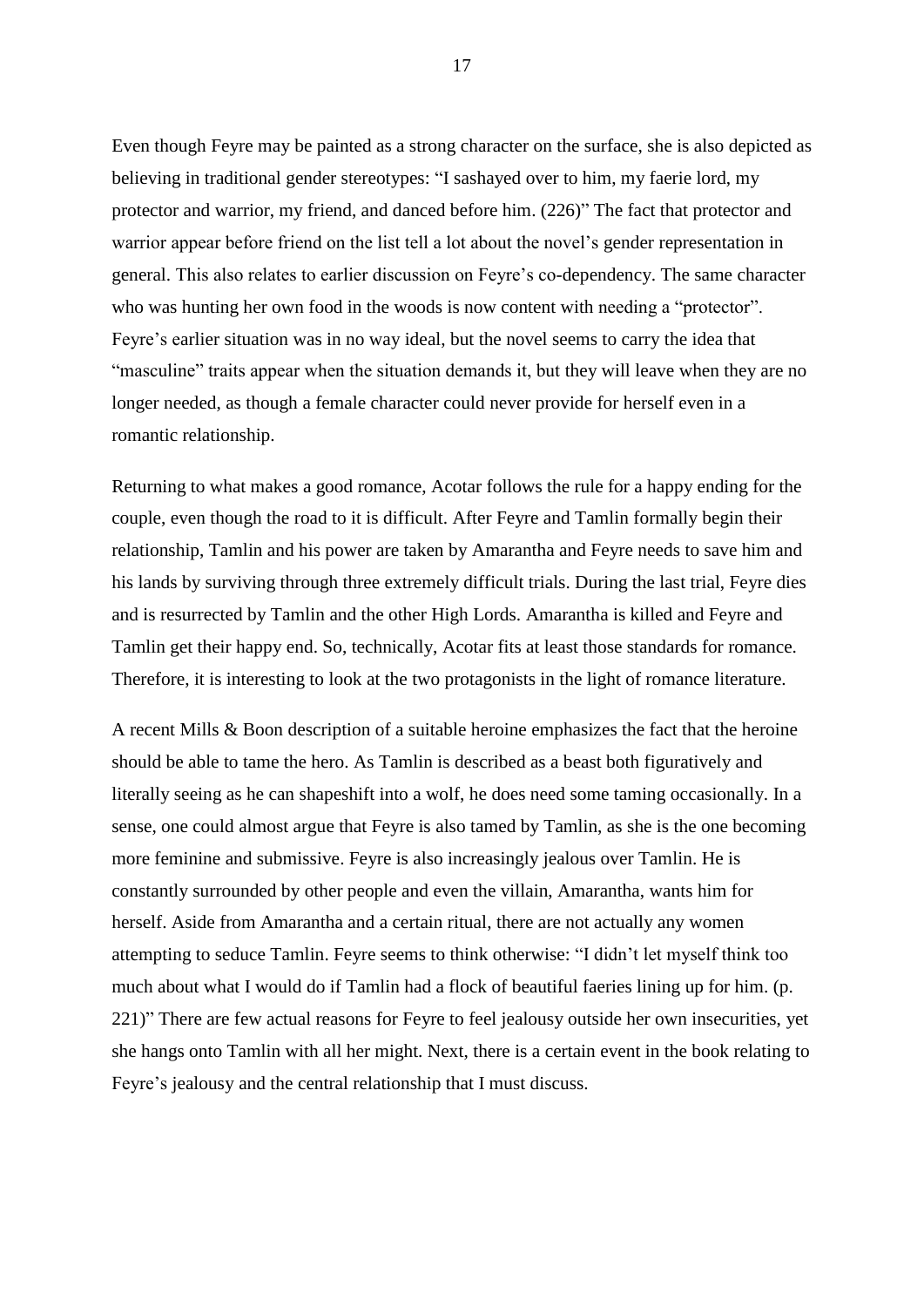## <span id="page-18-0"></span>4.3.1. Fire night

Before Feyre and Tamlin begin dating, there is a certain celebration in the book. It involves a ritual to replenish the lands with magic in which that the High Lord, Tamlin, to allow particular magic to enter him and become "the Hunter" and to find his "Maiden". Feyre reacts with disgust and brief jealousy for the woman who was chosen: "Well, he'd certainly taken his time with the ritual, which meant the girl was probably beautiful and charming, and appealed to his instincts. I wondered whether she was glad to be chosen. Probably." (194- 195). When the ritual is done, Feyre is wandering in the house and meets Tamlin, even though she was warned beforehand to avoid Tamlin that night. This whole story arc functions in the novel only to induce jealousy in Feyre and to start the central relationship. Jealousy by itself is a common problematic element in aforementioned strong female characters, but it is perhaps the least troublesome element in the scene. The following extract from when Tamlin and Feyre meet after the ritual is included to highlight the peculiar quality of their relationship.

I cried out as his teeth clamped onto the tender spot where my neck met my shoulder. I couldn't move – couldn't think, and my world narrowed to the feeling of his lips and teeth against my skin. He didn't pierce my flesh, but rather bit to keep me pinned. The push of his body against mine, the hard and the soft, made me see red – see lightning, made me grind my hips against his. I should hate him – hate him for his stupid ritual, for the female he'd been with tonight... (196)

It is quite peculiar that this scene is one of the first romantic scenes, or at least scenes depicted in a romantic light, in the novel. Tamlin bites Feyre and pins her down, which are usually acts of violence at least without consent. These harsh and violent deeds are painted in a romantic and sexual light. Tamlin is under the influence of some magic and doing whatever he pleases. Feyre is not able to physically resist Tamlin, but her thoughts are clearly conflicted. There is an element of struggle for self-control in the way she battles between going with the flow and how she should feel, because of the earlier events of the day. She is jealous of the bizarre situation from earlier all the while being a participant in an even more bizarre scene. By drawing a parallel between the ritual with a crudely named "female" and Feyre's own situation with Tamlin, it becomes clear that Feyre's standards toward relationships are not extremely high. It definitely does not help that the whole ritual is framed with extremely uncomfortable imagery of a man taking whichever woman he chooses. While there may be mutual attraction in Feyre and Tamlin's relationship, there is also a serious lack of consent and healthy communication.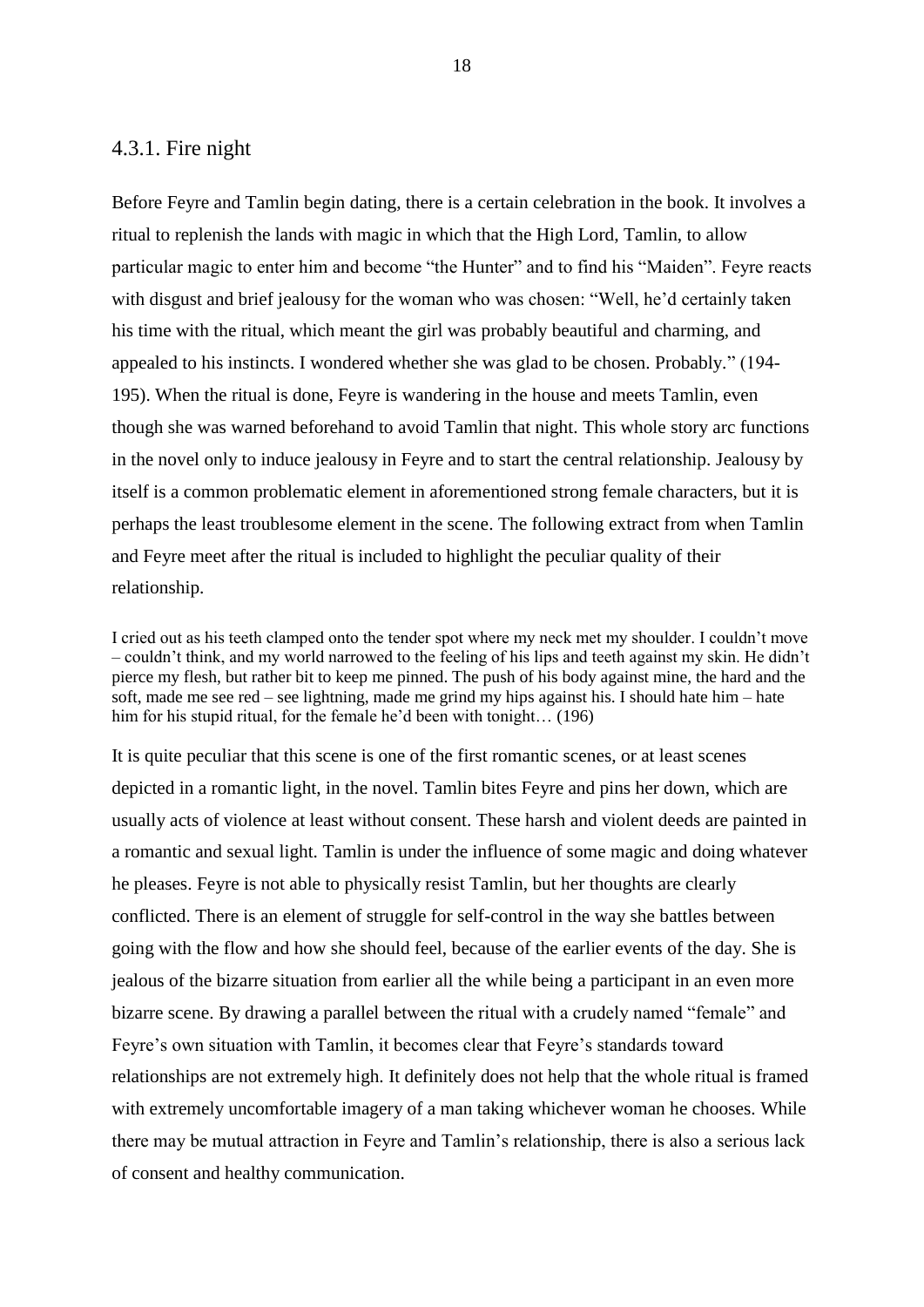This scene is unusually rough even for the often controlling and cranky Tamlin, but what is notable about this is that the next morning, they hardly acknowledge the seriousness of the events of last night, and essentially begin dating. "He even brought me a bouquet of white roses from his parents' garden", Feyre narrates. This almost brings to mind an abuser attempting to make up for their previous misbehaviour. It would probably not be acceptable for a contemporary young adult romance to include a drunk significant other attempting to assault the main character, nor would the main character most likely be fine with the situation. It is interesting, however, that in this fantasy story, it is very much romanticized.

# <span id="page-19-0"></span>4.4. Analysis of process types

In order to demonstrate the relation of Acotar to romantic literature, and to further study the character of Feyre and her relationship with Tamlin, I have chosen two chapters, 25 and 27, to analyse in depth. I decided not to include chapter 26 because of the lack of relevant content happening in the chapter. In chapter 25, another event, the summer solstice, is held, and Feyre and Tamlin sneak out to spend time with each other. In chapter 26, Amarantha's minion Rhysand comes to visit Tamlin. In the following chapter, Tamlin is convinced that Feyre needs to leave Prythian, as she will be in danger if she stays. Because the limited scope of this paper, I have chosen to focus on mental and material process types only.

Below, I have compiled the results of the quantitative analysis, as well as a small sample of my findings alongside a quotation from the novel.

| Character | Material | Mental | All   |
|-----------|----------|--------|-------|
|           |          |        | types |
| Feyre     | 159      | 109    | 334   |
| Tamlin    | 156      | 24     | 237   |

|  |  | Table 1: Material and mental process types |  |  |  |  |
|--|--|--------------------------------------------|--|--|--|--|
|--|--|--------------------------------------------|--|--|--|--|

As the novel has a first-person narrator, it is not very surprising that the story is focalized through Feyre. However, it is apparent that Feyre's actions are not as limited as those of a traditional romance book heroine. She seems quite active and physical. Feyre in fact had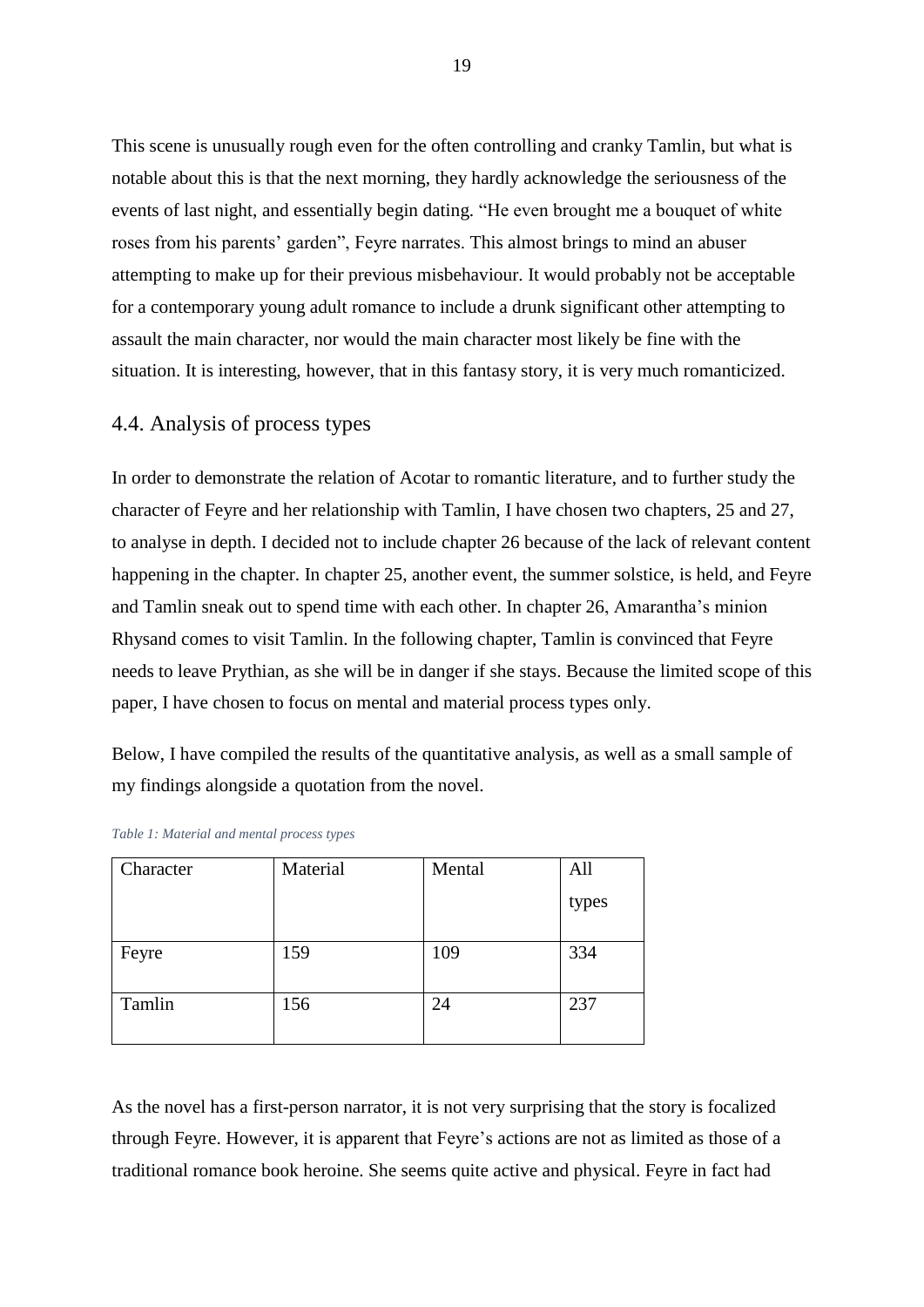more material processes than Tamlin, although this may in part be explained by the fact that there were brief sections where Tamlin was not present. In order to compare proportions, I have included a column for all process types in total, including not only mental and material processes. Feyre has more because she is the main character as well as the narrator for the story. Because of this, it can be assumed that her larger number of material process types is not completely due to the fact that she is in some way significantly more active than Tamlin.

With the aforementioned issue of Feyre's numbers being not completely trustworthy in mind, it seems that Tamlin is very active and does more than thinks. Feyre is also quite active, but often merely looks and feels. The most notable difference is that Tamlin had very few mental process types. Of course, the narrator cannot see his from his perspective, but it also signals that Tamlin does not often merely look, he has to go and touch as well. There seems to be a trend of Feyre being more passive in romantic scenes. She touches Tamlin as well, but she always waits for Tamlin to touch her first. Feyre is active on the surface level, but traditional ideals of male dominance come into play. In the following section, a qualitative and closer look at a sampling of the data follows. The section also plays as an example of how I conducted the previous section.

(1) "What?" I asked, and put a hand on his chest, preparing to shove myself back. (2) But his other hand slipped under my hair, resting at the back of my neck.

(3) "I'm thinking I might kiss you," he said quietly, intently.

(4) "Then do it." I blushed at my own boldness.

(5) But Tamlin only gave that breathy laugh, and leaned in.

(6) His lips brushed mine—testing, soft and warm. (7) He pulled back a little. (8) He was still staring at me, and I stared back as he kissed me again, harder, but nothing like the way he'd kissed my neck. (9) He withdrew more fully this time and watched me.

(10) "That's it?" I demanded, and he laughed and kissed me fiercely. (229)

| Line | <b>Feyre</b>   | <b>Tamlin</b> |
|------|----------------|---------------|
|      | Put (material) |               |
|      |                |               |

*Table 2: Example of data for this study*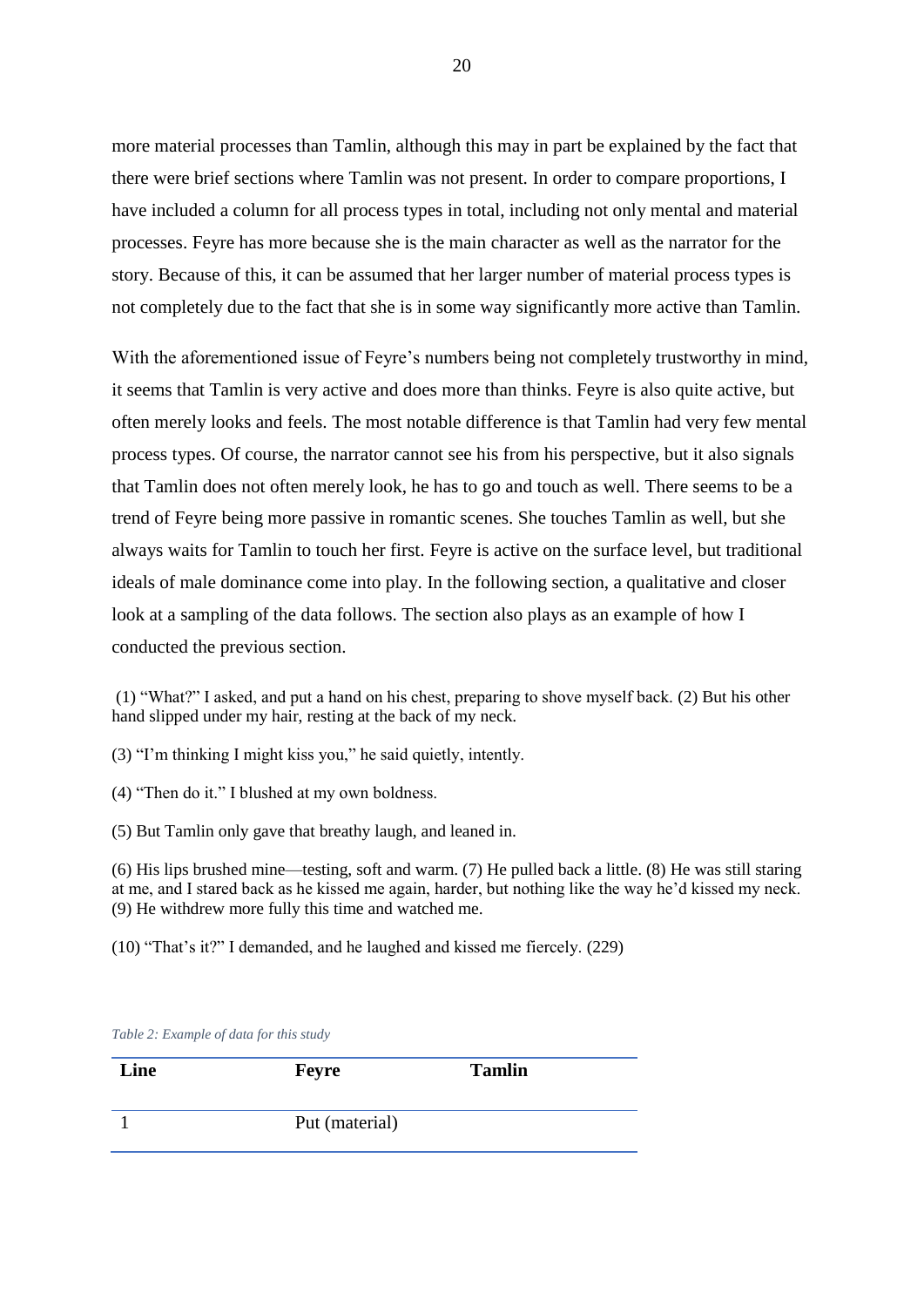|                | Preparing to shove<br>(mental) |                                       |
|----------------|--------------------------------|---------------------------------------|
| $\overline{2}$ |                                | Slipped (material)                    |
|                |                                | Resting (material)                    |
| 4              | Blushed (material)             |                                       |
| 5              |                                | Gave that breathy<br>laugh (material) |
|                |                                | Leaned in (material)                  |
| 6              |                                | Brushed (material)                    |
|                |                                | Testing (material)                    |
| 7              |                                | Pulled back<br>(material)             |
| 8              | Stared (mental)                | Staring (mental)                      |
|                |                                | Kissed (material)                     |
|                |                                | Kissed (material)                     |
| 9              |                                | Withdrew (material)                   |
|                |                                | Watched (mental)                      |
| 10             |                                | Laughed (material)                    |
|                |                                | Kissed (material                      |
| <b>Total</b>   | 4 (2 mental, 2)<br>material)   | 14 (2 mental, 12)<br>material)        |

In this section it can be seen that Feyre has moments where she hardly has any material or even mental process types. Tamlin, in comparison, has a whole list of process types. As mentioned above, Tamlin often takes the more dominant role in romantic situations. Feyre, too, touches Tamlin and kisses him, but she always waits for Tamlin to make the first move. What this section shares with other similar romantic scenes in the novel is that Feyre is often the object and Tamlin is the actor.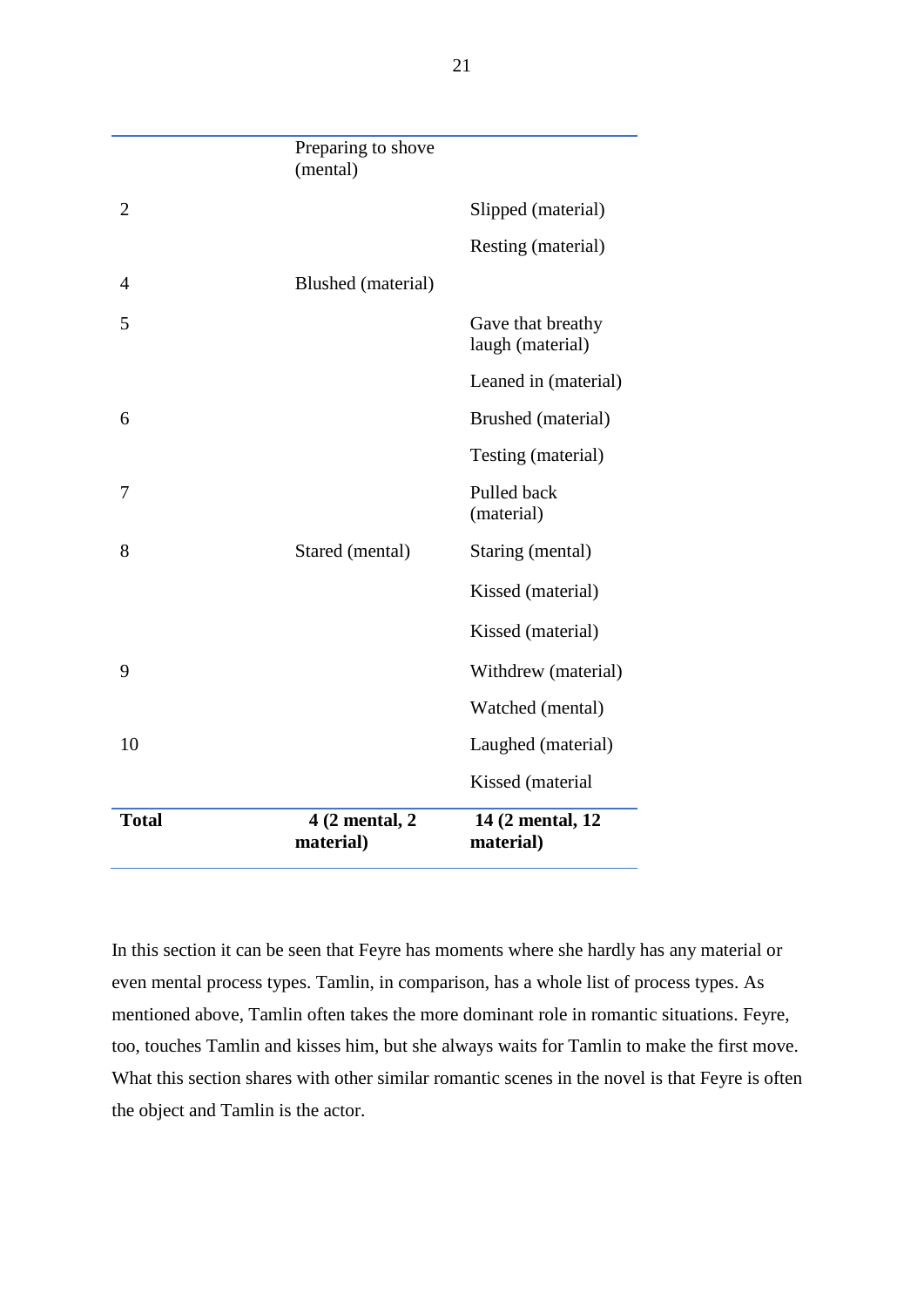Whereas Tamlin is kissing and leaning in, Feyre's main material process is blushing, which is a bodily reaction that has an emotional or mental element, therefore it is not comparable to Tamlin's processes. In the narration, Feyre even claims she "blushed at her own boldness", which even seems to contradict Feyre's character at other points in the story. I find it quite bold that she kills a wolf she suspects is of fae origin, or that she dares to attend a fae celebration with questionable rituals. In contrast, I struggle to see how giving consent to kissing would be bold in any way.

Tamlin, however, does not seem overly interested in how Feyre is feeling. "I'm thinking I might kiss you", he states, as if he can do such things on a whim, without taking Feyre into consideration at all. Tamlin is very much in control of the situation, even if Feyre is not completely submissive. The traditional gender stereotypes apparent in romance literature are deep in the foundations of *Acotar*'s romance, despite Maas' attempt at creating a strong female lead.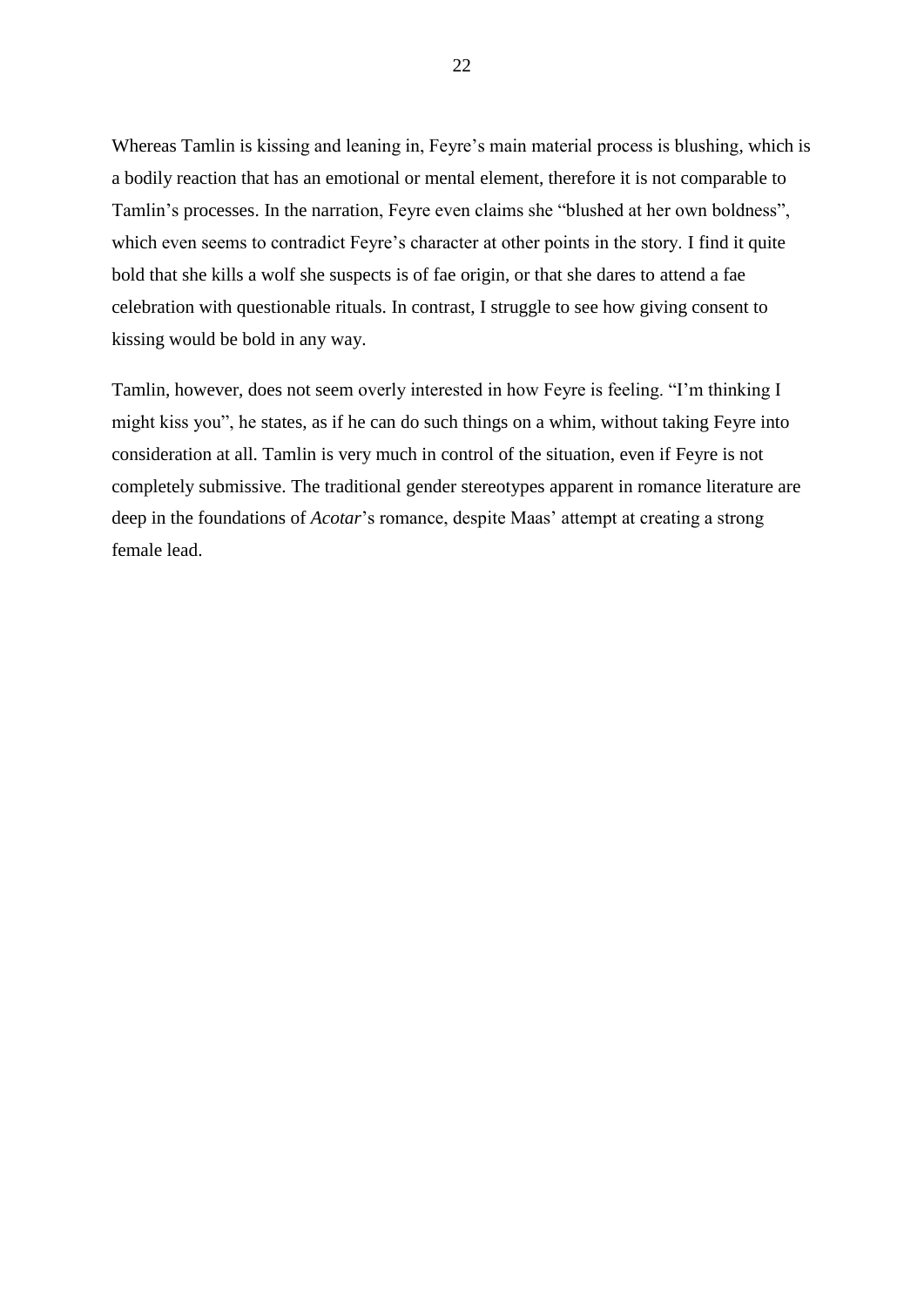## <span id="page-23-0"></span>5 CONCLUSION

The aim of this study was analyze how the protagonist of a young adult romance novel is represented especially in a romantic context. Feyre is quite dependent on Tamlin and has few other relationships. She has issues regarding other women and femininity yet becomes 'more feminine' for a man. Feyre tames a beast, but then again, I question whether there should be a beast in a romance at all.

Analysing verbs and their process types revealed that Feyre and Tamlin are almost as active in numbers, but in romantic scenes, Tamlin takes the lead. The intense focus on Feyre and the fact that Feyre has more mental process types suggest that the book in fact has elements similar to romance novels. It is not necessarily a bad thing, but these elements are often paired with traditional and stereotypical gender roles and expectations, even when there is an attempt to write a strong female lead. This can be seen in the romance as well, as especially Tamlin fits the image of a traditional romance male lead. I cannot call the central relationship completely equal when Tamlin has so much power over Feyre, even though it is mostly because of the situation and not because of actions. However, I think the problem lies mostly within the fact that abusive actions are romanticised.

It is apparent that *Acotar* attempts to be purely entertaining. It does not seem likely that Maas is intentionally telling her readers to, for example, endure a relationship with a glaring imbalance of power, but there are undoubtedly harmful elements in the story. Not only is Tamlin quite controlling, Feyre's attitude toward other women hardly makes the story feminist. If women in the fantasy world were not so few in numbers and insignificant, Feyre's weaknesses would not be so significant. Even though *Acotar* is only one novel, it reflects issues existing in other stories as well, therefore these conclusions can possibly be relevant to these other similar fictional stories.

Ultimately, Feyre is an interesting combination of traditional romance heroine traits and toughness of a modern YA heroine. This combination is executed in a way where it reads rather like a stereotypically strong female character dominated by a man in a romantic relationship because of choices Maas has made as the author. Especially when written by a female author by a mostly female and young audience, its possibly unintentional messages about women, femininity and romance may be harmful. Returning to the context, I do not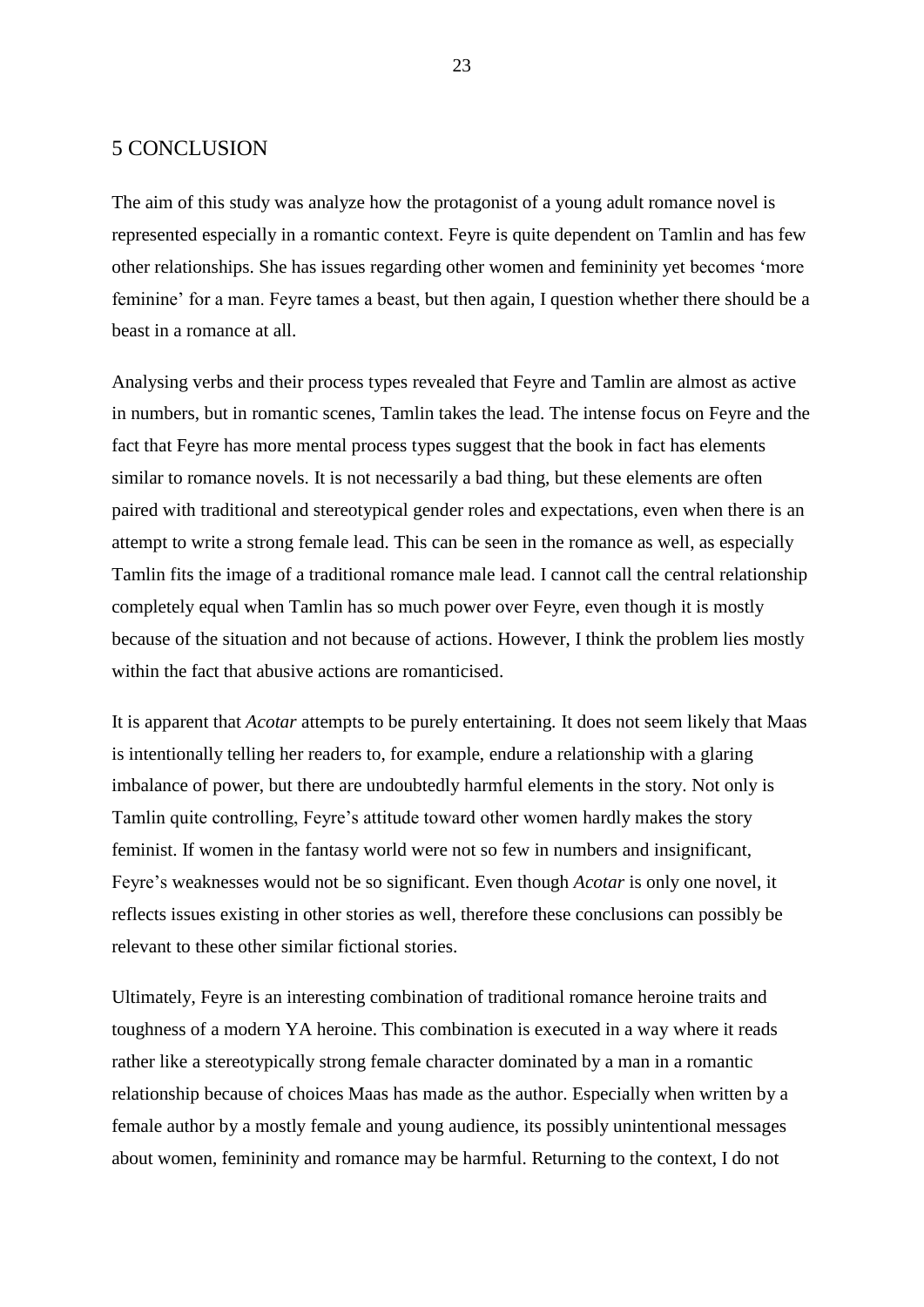think that *Acotar* is especially empowering to women, at least with the intersectional aspect of fourth wave feminism kept in mind.

Because this study is very limited both in its pages and its scope, it offers only a brief look into the novel. Other characters beside Feyre could be studied further, as well as many of the plot elements. Especially looking at the male characters could be interesting, and not only in *Acotar*, but other novels as well. As romance is a genre that is left relatively untouched by academics, many interesting works remain to be studied. More modern YA novels could be studied especially in regard to their gender representation and romance, as well as gender in adult romance.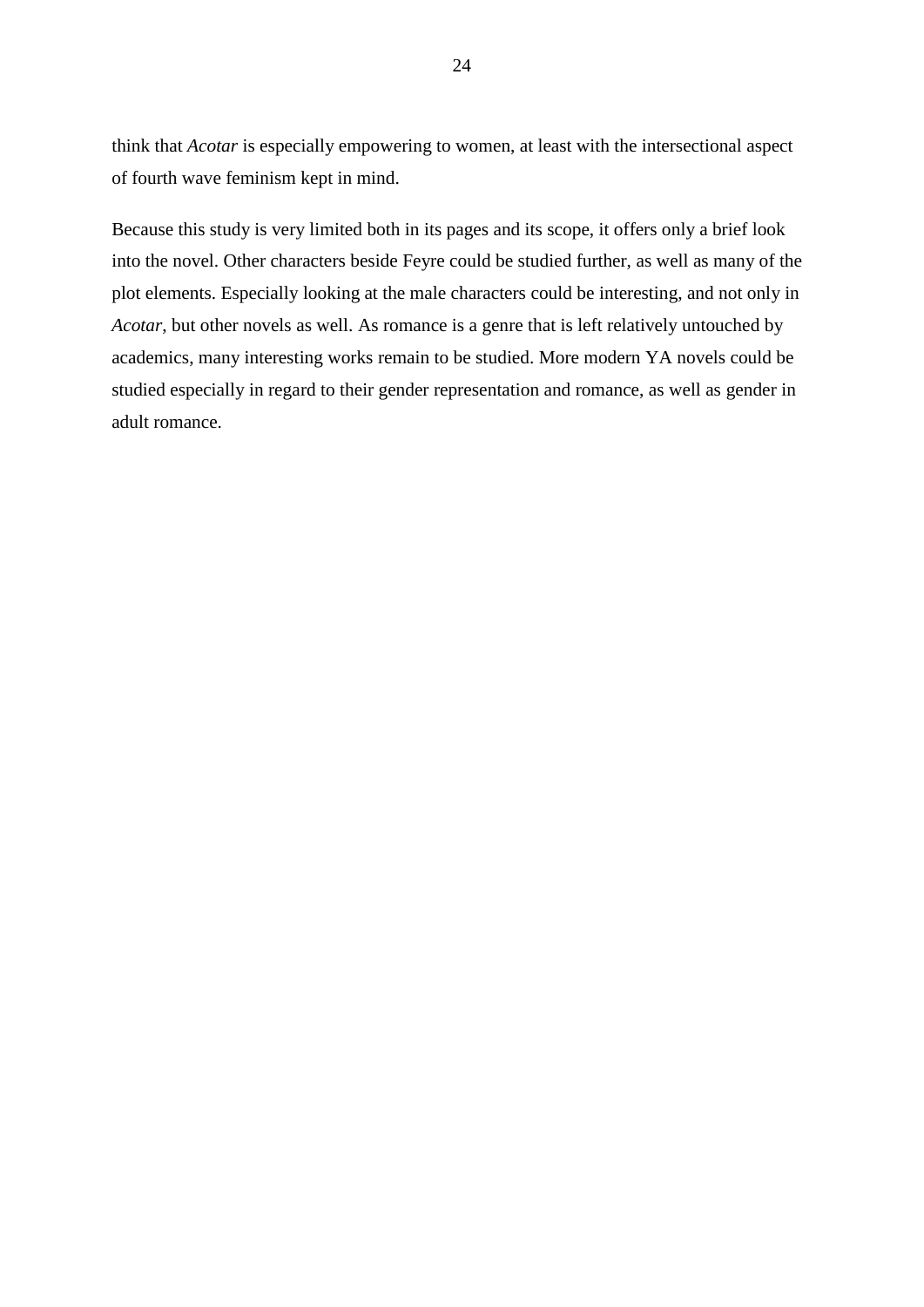## <span id="page-25-0"></span>6 BIBLIOGRAPHY

#### **Primary sources:**

Maas, S. J. (2015). A court of thorns and roses. London: Bloomsbury.

#### **Secondary sources:**

- Alderson-Day, B. (2017). Uncharted features and dynamics of reading: Voices, characters, and crossing of experiences. Consciousness and Cognition [online] 49, 98-109. https://jyu.finna.fi/PrimoRecord/pci.sciversesciencedirect\_elsevierS1053- 8100(17)30031-4.
- Cuadrado, D. (2016). Medieval literature and young adult fiction: A comparison of Chaucer and Sarah J. Maas . https://digitalcommons.pace.edu/honorscollege\_theses/158/.
- Day, S. K. (2013). Reading like a girl : Narrative intimacy in contemporary american young adult literature [online]. Jackson: University Press of Mississippi. https://ebookcentral.proquest.com/lib/jyvaskylaebooks/detail.action?docID=1113455.
- Fairclough, N. (1995). Media discourse. London: Edward Arnold.
- Garcia, A. (2013). Critical foundations in young adult literature: Challenging genres. Rotterdam, The Netherlands: Sense Publishers.
- Halliday, M. A. K. and Matthiessen, Christian M. I. M. (2013). Halliday's introduction to functional grammar [online] (4th ed ed.). Abingdon: Routledge. https://www.dawsonera.com/guard/protected/dawson.jsp?name=https://login.jyu.fi/id p/shibboleth&dest=http://www.dawsonera.com/depp/reader/protected/external/Abstra ctView/9780203431269 .
- Hansson, L. (2016). Stereotypes below the surface: A comparative study of three popular young adult novels in the romantic fantasy genre. http://www.divaportal.org/smash/get/diva2:939994/FULLTEXT01.pdf.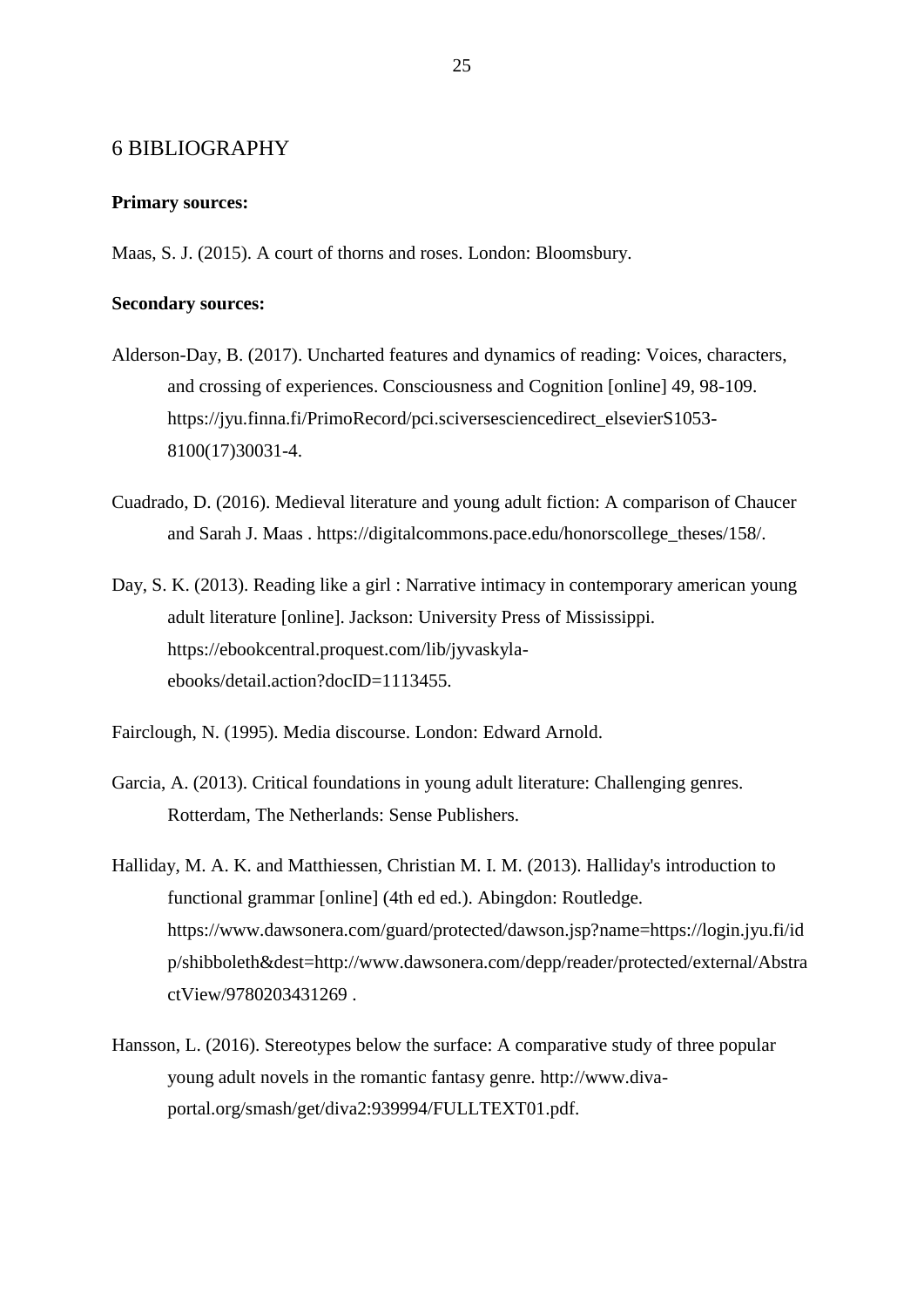How to write modern romance. (n.d.) Retrieved from:

[Https://www.millsandboon.co.uk/np/How-to-write-modern-romance.](https://www.millsandboon.co.uk/np/How-to-write-modern-romance)

- Lazar, M. M. (2005). Feminist CDA as political perspective & praxis. In Lazar, M. M. (Eds.). (2005). Feminist critical discourse analysis: Gender, power and ideology in discourse. 1-28. Basingstoke: Palgrave Macmillan.
- Mayes-Elma, R. (2006). Females and Harry Potter: Not all that empowering. Lanham, Md.: Rowman & Littlefield Publishers.

National Endowment for the Arts. (2015). A decade of arts engagement:

- Findings from the survey of public participation in the arts, 2002–2012. Retrieved from: https://www.arts.gov/sites/default/files/2012-sppa-feb2015.pdf.
- New York Times (2015): New York Times young adult best seller list for 7.6.2015 https://www.nytimes.com/books/best-sellers/2015/06/07/young-adult/. (30 January, 2019).
- Nielsen. (2015). Literary liaisons: Who's reading romance books? https://www.nielsen.com/us/en/insights/news/2015/literary-liaisons-whos-readingromance-books.html.
- Paasonen, S. (2012). Sukupuoli ja representaatio. In Juvonen, T., Rossi, L. and Saresma, T. (Eds.). (2012). Käsikirja sukupuoleen. 39-28. Tampere: Vastapaino. http://library.ellibs.com/login/?library=10078&book=978-951-768-454-5.

Pietikäinen, S. (2009). Kurssi kohti diskurssia. Tampere: Vastapaino.

- Talbot, M. M. (1995). Fictions at work : Language and social practice in fiction [online]. London: Longman. https://jyu.finna.fi/Record/jykdok.941242 .
- Tapionkaski, S. (2007). Feminist critical discourse analysis and children's fantasy fiction modelling a new approach. [online] https://www.researchgate.net/publication/242185953\_Feminist\_critical\_discourse\_an alysis and children's fantasy fiction - modelling a new approach